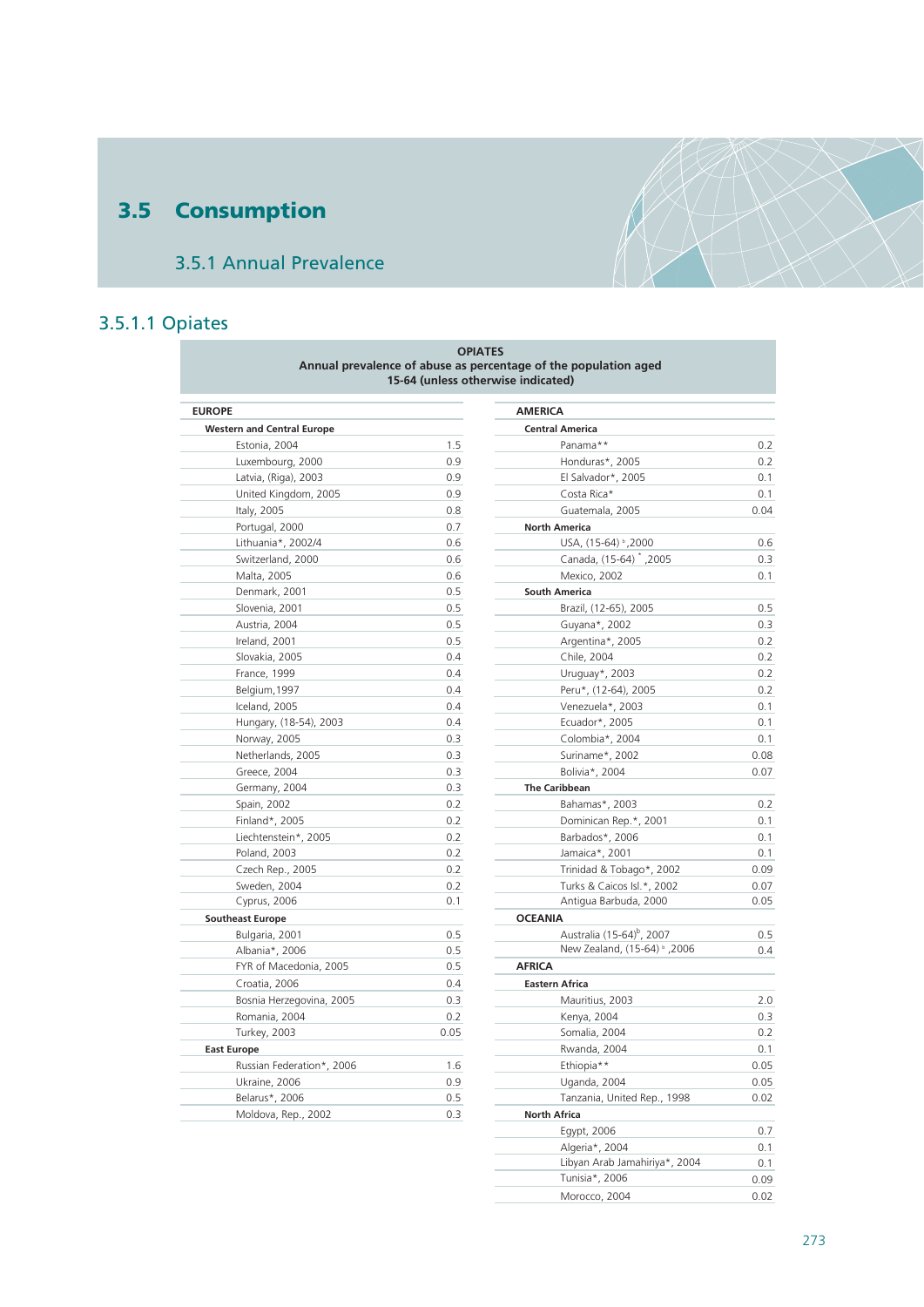#### **OPIATES Annual prevalence of abuse as percentage of the population aged 15-64 (unless otherwise indicated)**

| <b>Southern Africa</b>                |      | <b>Middle East and South-West Asia</b> |
|---------------------------------------|------|----------------------------------------|
| South Africa*, 2005                   | 0.4  | Iran, Islamic Republic, 199            |
| Zambia*, 2003                         | 0.4  | Afghanistan*, 2005                     |
| Dem.Republic of Congo, 2004           | 0.2  | Pakistan, 2006                         |
| Swaziland, 2004                       | 0.2  | Israel, (18-40), 2005                  |
| Zimbabwe, 2004                        | 0.04 | Bahrain, 1998                          |
| Namibia, 2000                         | 0.03 | Jordan*, 2001                          |
| <b>West and Central Africa</b>        |      | Kuwait*, 2004                          |
| Nigeria*, (10+), 1999                 | 0.6  | Lebanon, 2003                          |
| Angola*, 2001                         | 0.3  | Oman, 1999                             |
| Chad, 1995                            | 0.2  | Yemen**, 1999                          |
| Cape Verde*, 2004                     | 0.2  | Saudi Arabia*, 2006                    |
| Liberia*, 2004                        | 0.2  | South Asia                             |
| Sierra Leone, 1997                    | 0.2  | India, 2001                            |
| Niger, 2004                           | 0.2  | Bangladesh*, 2003/4                    |
| Ghana, 2004                           | 0.1  | Nepal, 2006                            |
| Congo Rep., 2004                      | 0.1  | Maldives**, 2001                       |
| Central African Republic, 2004        | 0.1  | Sri Lanka, 2006                        |
| Senegal**                             | 0.03 |                                        |
| Cote d'Ivoire, 1997                   | 0.01 |                                        |
| <b>ASIA</b>                           |      |                                        |
| <b>Central Asia and Transcaucasia</b> |      |                                        |
| Kazakhstan, 2006                      | 1.0  |                                        |
| Kyrgyzstan, 2006                      | 0.8  |                                        |
| Uzbekistan, 2006                      | 0.8  |                                        |
| Georgia*, 2006                        | 0.6  |                                        |
| Tajikistan, 2006                      | 0.5  |                                        |
| Armenia, 2005                         | 0.3  |                                        |
| Turkmenistan**, 1998                  | 0.3  |                                        |
| Azerbaijan*, 2006                     | 0.3  |                                        |
| <b>East and South-East Asia</b>       |      |                                        |
| Macao SAR, China, 2003                | 1.1  |                                        |
| Lao People's Dem. Rep., 2007          | 0.5  |                                        |
| Myanmar, 2007                         | 0.4  |                                        |
| Viet Nam, 2005                        | 0.3  |                                        |
| China, 2005                           | 0.3  |                                        |

Malaysia, 2005 0.2 Taiwan province, China, (12-64), 2005 0.2 Hong Kong SAR, China, 2006 0.2 Indonesia, 2005 0.2 Thailand, 2006 0.1 Japana , (15+), 2003 0.06 Philippines, 2005 0.05 Cambodia, 2004 0.03 Brunei Darussalam, 1998 0.01 Singapore<sup>c</sup>, 2006 0.005

| <b>Southern Africa</b>         |      | <b>Middle East and South-West Asia</b> |      |
|--------------------------------|------|----------------------------------------|------|
| South Africa*, 2005            | 0.4  | Iran, Islamic Republic, 1999           | 2.8  |
| Zambia*, 2003                  | 0.4  | Afghanistan*, 2005                     | 1.4  |
| Dem.Republic of Congo, 2004    | 0.2  | Pakistan, 2006                         | 0.7  |
| Swaziland, 2004                | 0.2  | Israel, (18-40), 2005                  | 0.5  |
| Zimbabwe, 2004                 | 0.04 | Bahrain, 1998                          | 0.3  |
| Namibia, 2000                  | 0.03 | Jordan*, 2001                          | 0.2  |
| <b>West and Central Africa</b> |      | Kuwait*, 2004                          | 0.2  |
| Nigeria*, (10+), 1999          | 0.6  | Lebanon, 2003                          | 0.2  |
| Angola*, 2001                  | 0.3  | Oman, 1999                             | 0.09 |
| Chad, 1995                     | 0.2  | Yemen**, 1999                          | 0.09 |
| Cape Verde*, 2004              | 0.2  | Saudi Arabia*, 2006                    | 0.06 |
| Liberia*, 2004                 | 0.2  | <b>South Asia</b>                      |      |
| Sierra Leone, 1997             | 0.2  | India, 2001                            | 0.4  |
| Niger, 2004                    | 0.2  | Bangladesh*, 2003/4                    | 0.4  |
| Ghana, 2004                    | 0.1  | Nepal, 2006                            | 0.3  |
| Congo Rep., 2004               | 0.1  | Maldives**, 2001                       | 0.2  |
| Central African Republic, 2004 | 0.1  | Sri Lanka, 2006                        | 0.1  |
|                                |      |                                        |      |

\* UNODC estimates based on local studies, special population group studies, and /or law enforcement agency assessments. \*\* Tentative estimates.

a Lifetime prevalance b Age adjusted to 15-64 year olds

c Drug registry

Sources: Annual Reports Questionnaires, Government Reports, US Department of State, European Monitoring Center for Drugs and Drug Addiction (EMCDDA), Drug Abuse Information Network for Asia and the Pacific (DAINAP), UNODC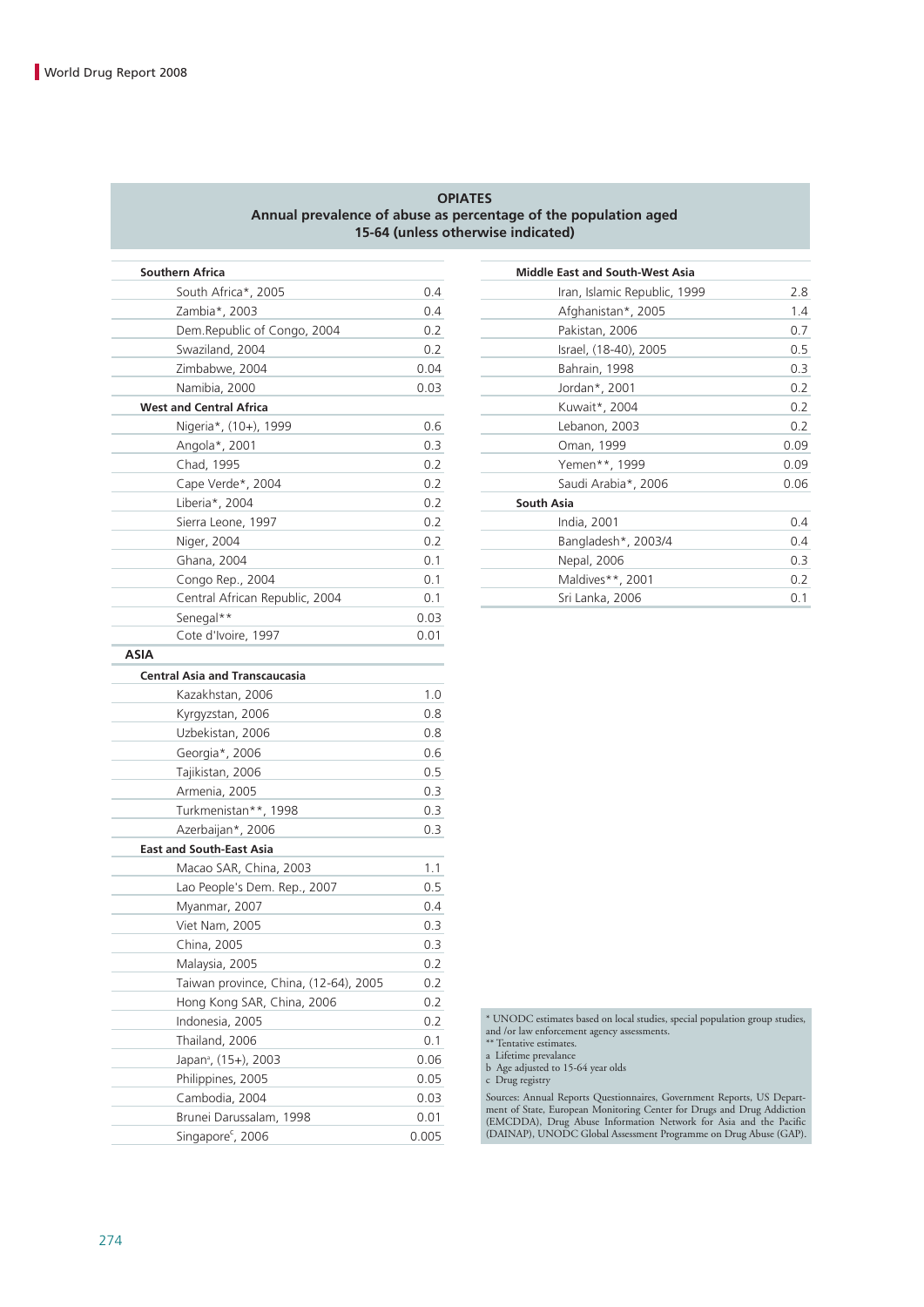### 3.5.1.2 Cocaine

|                                      |            | <b>COCAINE</b><br>Annual prevalence of abuse as percentage of the population aged<br>15-64 (unless otherwise indicated) |        |
|--------------------------------------|------------|-------------------------------------------------------------------------------------------------------------------------|--------|
| <b>AMERICA</b>                       |            | Finland, 2006                                                                                                           | 0.5    |
| <b>North America</b>                 |            | Slovakia, 2004                                                                                                          | 0.5    |
| USA, (15-64) b, 2006                 | 3.0        | Greenland*, 2003                                                                                                        | 0.4    |
| Canada, (15-64), 2004                | 2.3        | Hungary, (18-54), 2003                                                                                                  | 0.4    |
| Mexico*, 2006                        | 0.8        | Lithuania, 2004                                                                                                         | 0.3    |
| <b>South America</b>                 |            | Malta, (18-65), 2001                                                                                                    | 0.3    |
| Argentina, (12-65), 2006             | 2.6        | Portugal, 2001                                                                                                          | 0.3    |
| Peru, (12-64), 2005                  | 2.2        | Slovenia*, 2003                                                                                                         | 0.3    |
| Bolivia, (12-50) <sup>d</sup> , 2005 | 1.9        | Czech Rep., 2004                                                                                                        | 0.2    |
| Chile, (12-64), 2006                 | 1.5        | Poland, (16-64), 2006                                                                                                   | 0.2    |
| Uruguay, (12-65), 2006               | 1.4        | Sweden*, 2003                                                                                                           | 0.2    |
|                                      |            |                                                                                                                         | 0.2    |
| Ecuador*, 2005                       | 1.2        | Latvia, 2003                                                                                                            |        |
| Venezuela*, 2001                     | 1.1        | Greece, 2004                                                                                                            | 0.1    |
| Colombia, (18-65), 2003              | 0.8        | <b>Southeast Europe</b>                                                                                                 |        |
| Brazil, (12-65), 2005                | 0.7        | Bulgaria, (18-60), 2005                                                                                                 | 0.3    |
| Suriname*, 2002                      | 0.5        | Croatia*, 2003                                                                                                          | 0.2    |
| Paraguay, 2004                       | 0.3        | Romania, 2004                                                                                                           | 0.1    |
| <b>Central America</b>               |            | FYR of Macedonia, 2007                                                                                                  | 0.08   |
| Panama, (12-65), 2003                | 1.2        | Albania*, 2004                                                                                                          | 0.07   |
| Nicaragua*, 2003                     | 1.0        | Turkey*, 2003                                                                                                           | 0.04   |
| Honduras, (12-35), 2005              | 0.9        | <b>East Europe</b>                                                                                                      |        |
| Belize*, 2002                        | 0.7        | Ukraine*, 2003                                                                                                          | 0.07   |
| El Salvador, (12-65), 2005           | 0.4        | Belarus*, 2003                                                                                                          | 0.02   |
| Costa Rica, 2001                     | 0.4        | Russian Fed.*, 2005                                                                                                     | 0.02   |
| Guatemala, 2005                      | 0.2        | <b>OCEANIA</b>                                                                                                          |        |
| <b>The Caribbean</b>                 |            | Australia (15-64) <sup>b</sup> , 2007                                                                                   | 2.0    |
| Aruba*, 1997                         | 1.3        | New Zealand, (15-64) b, 2006                                                                                            | 0.8    |
| Jamaica*, 2006                       | 1.1        | <b>AFRICA</b>                                                                                                           |        |
| St. Lucia*, 2002                     | 1.0        | <b>East Africa</b>                                                                                                      |        |
| Dominican Rep., (12-70), 2000        | 0.9        | Kenya**                                                                                                                 | 0.1    |
| Grenada*, 2003                       | 0.9        | <b>Southern Africa</b>                                                                                                  |        |
| Haiti*, 2006                         | 0.9        | South Africa*, 2005                                                                                                     | 0.8    |
| Bahamas*, 2001                       | 0.8        | Zambia**, 2000                                                                                                          | 0.2    |
| St. Vincent Grenadines*, 2002        | 0.7        | Namibia, 1998                                                                                                           | 0.2    |
| Turks and Caicos*, 2002              | 0.7        | Angola, 1999                                                                                                            | 0.1    |
| Cayman Is.*, 2000                    | 0.6        | Zimbabwe, 2000                                                                                                          | 0.1    |
|                                      |            |                                                                                                                         |        |
| Barbados, 2007                       | 0.4<br>0.1 | <b>North Africa</b><br>Morocco, 2004                                                                                    | 0.05   |
| Antigua Barbuda, 2000                |            |                                                                                                                         | 0.02   |
| <b>EUROPE</b>                        |            | Egypt, 2006                                                                                                             |        |
| <b>West and Central Europe</b>       |            | <b>West and Central Africa</b>                                                                                          |        |
| Spain, 2005                          | 3.0        | Ghana, 1998                                                                                                             | 1.1    |
| England & Wales, (16-59), 2006/07    | 2.6        | Nigeria, 1999                                                                                                           | 0.5    |
| Italy, 2005                          | 2.1        | Cape Verde*, 2004                                                                                                       | 0.2    |
| Northern Ireland, 2006               | 1.9        | Sao Tome Principe, 1997                                                                                                 | 0.02   |
| Ireland, 2006                        | 1.7        | Sierra Leone, 1996                                                                                                      | 0.02   |
| Scotland, (16-59), 2004              | 1.5        | Chad, 1995                                                                                                              | 0.01   |
| Iceland*, 2003                       | 1.1        | ASIA                                                                                                                    |        |
| Switzerland*, 2003                   | 1.1        | <b>East and South-East Asia</b>                                                                                         |        |
| Denmark, (16-64), 2005               | 1.0        | Taiwan Prov. of China, 2005                                                                                             | 0.10   |
| Austria, 2004                        | 0.9        | Indonesia, 2005                                                                                                         | 0.03   |
| Belgium, 2004                        | 0.9        | Japan*, 2005                                                                                                            | 0.03   |
| Luxembourg*, 2003                    | 0.9        | Philippines, 2005                                                                                                       | 0.03   |
| Liechtenstein*, 2005                 | 0.8        | Thailand, 2006                                                                                                          | 0.03   |
| Norway, 2004                         | 0.8        | Hong Kong SAR China, (11+), 2003                                                                                        | 0.002  |
| Germany, (18-64), 2007               | 0.7        | Singapore, 2006                                                                                                         | 0.0002 |
| Cyprus, (15-65), 2006                | 0.6        | Near and Middle East / South-West Asia/C.Asia and Transcaucasia                                                         |        |
| Estonia, 2003                        | 0.6        | Israel, (18-40), 2005                                                                                                   | 0.6    |
| France, 2005                         | 0.6        | Armenia, 2005                                                                                                           | 0.1    |
| Netherlands, 2005                    | 0.6        | Lebanon*, 2001                                                                                                          | 0.1    |
|                                      |            |                                                                                                                         |        |

|                     |     | Finland, 2006                                                   | 0.5          |
|---------------------|-----|-----------------------------------------------------------------|--------------|
|                     |     | Slovakia, 2004                                                  | 0.5          |
| 2006                | 3.0 | Greenland*, 2003                                                | 0.4          |
| , 2004              | 2.3 | Hungary, (18-54), 2003                                          | 0.4          |
|                     | 0.8 | Lithuania, 2004                                                 | 0.3          |
|                     |     | Malta, (18-65), 2001                                            | 0.3          |
| 55), 2006           | 2.6 | Portugal, 2001                                                  | 0.3          |
| 005                 | 2.2 | Slovenia*, 2003                                                 | 0.3          |
| , 2005              | 1.9 | Czech Rep., 2004                                                | 0.2          |
| :006                | 1.5 | Poland, (16-64), 2006                                           | 0.2          |
| 5), 2006            | 1.4 | Sweden*, 2003                                                   | 0.2          |
|                     | 1.2 | Latvia, 2003                                                    | 0.2          |
|                     | 1.1 | Greece, 2004                                                    | 0.1          |
| 5), 2003            | 0.8 | <b>Southeast Europe</b>                                         |              |
| 2005                | 0.7 | Bulgaria, (18-60), 2005                                         | 0.3          |
|                     | 0.5 | Croatia*, 2003                                                  | 0.2          |
|                     | 0.3 | Romania, 2004                                                   | 0.1          |
|                     |     | FYR of Macedonia, 2007                                          | 0.08         |
| ), 2003             | 1.2 | Albania*, 2004                                                  | 0.07         |
|                     | 1.0 | Turkey*, 2003                                                   | 0.04         |
| :5), 2005           | 0.9 | <b>East Europe</b>                                              |              |
|                     | 0.7 | Ukraine*, 2003                                                  | 0.07         |
|                     | 0.4 |                                                                 |              |
| -65), 2005          | 0.4 | Belarus*, 2003<br>Russian Fed.*, 2005                           | 0.02<br>0.02 |
|                     | 0.2 | <b>OCEANIA</b>                                                  |              |
|                     |     | Australia (15-64) <sup>b</sup> , 2007                           | 2.0          |
|                     | 1.3 | New Zealand, (15-64) b, 2006                                    | 0.8          |
|                     | 1.1 | <b>AFRICA</b>                                                   |              |
|                     |     |                                                                 |              |
|                     | 1.0 | <b>East Africa</b>                                              |              |
| , (12-70), 2000     | 0.9 | Kenya**                                                         | 0.1          |
|                     | 0.9 | <b>Southern Africa</b>                                          |              |
|                     | 0.9 | South Africa*, 2005                                             | 0.8          |
|                     | 0.8 | Zambia**, 2000                                                  | 0.2          |
| adines*, 2002       | 0.7 | Namibia, 1998                                                   | 0.2          |
| s*, 2002            | 0.7 | Angola, 1999                                                    | 0.1          |
|                     | 0.6 | Zimbabwe, 2000                                                  | 0.1          |
|                     | 0.4 | <b>North Africa</b>                                             |              |
| a, 2000             | 0.1 | Morocco, 2004                                                   | 0.05         |
|                     |     | Egypt, 2006                                                     | 0.02         |
| <b>rope</b>         |     | <b>West and Central Africa</b>                                  |              |
|                     | 3.0 | Ghana, 1998                                                     | 1.1          |
| s, (16-59), 2006/07 | 2.6 | Nigeria, 1999                                                   | 0.5          |
|                     | 2.1 | Cape Verde*, 2004                                               | 0.2          |
| l, 2006             | 1.9 | Sao Tome Principe, 1997                                         | 0.02         |
|                     | 1.7 | Sierra Leone, 1996                                              | 0.02         |
| 9), 2004            | 1.5 | Chad, 1995                                                      | 0.01         |
|                     | 1.1 | <b>ASIA</b>                                                     |              |
| 203                 | 1.1 | <b>East and South-East Asia</b>                                 |              |
| 4), 2005            | 1.0 | Taiwan Prov. of China, 2005                                     | 0.10         |
|                     | 0.9 | Indonesia, 2005                                                 | 0.03         |
|                     | 0.9 | Japan*, 2005                                                    | 0.03         |
| :003                | 0.9 | Philippines, 2005                                               | 0.03         |
| 2005                | 0.8 | Thailand, 2006                                                  | 0.03         |
|                     | 0.8 | Hong Kong SAR China, (11+), 2003                                | 0.002        |
| 4), 2007            | 0.7 | Singapore, 2006                                                 | 0.0002       |
| 2006                | 0.6 | Near and Middle East / South-West Asia/C.Asia and Transcaucasia |              |
|                     | 0.6 | Israel, (18-40), 2005                                           | 0.6          |
|                     | 0.6 | Armenia, 2005                                                   | 0.1          |
|                     | 0.6 | Lebanon*, 2001                                                  | 0.1          |
|                     |     |                                                                 |              |
|                     |     | Jordan**                                                        |              |
|                     |     | Kuwait*, 2005                                                   | 0.05<br>0.04 |

\* UNODC estimates based on local studies, special population group studies, and /or law enforcement agency assessments.<br>\*\* Tentative estimates; a Lifetime prevalance; b Age adjusted to 15-64 year olds; c Drug registry; d 1 Sources: Annual Reports Questionnaires, Government Reports, US Department of State, European Monitoring Center for Drugs and Drug Addiction<br>(EMCDDA), Drug Abuse Information Network for Asia and the Pacific (DAINAP), UNODC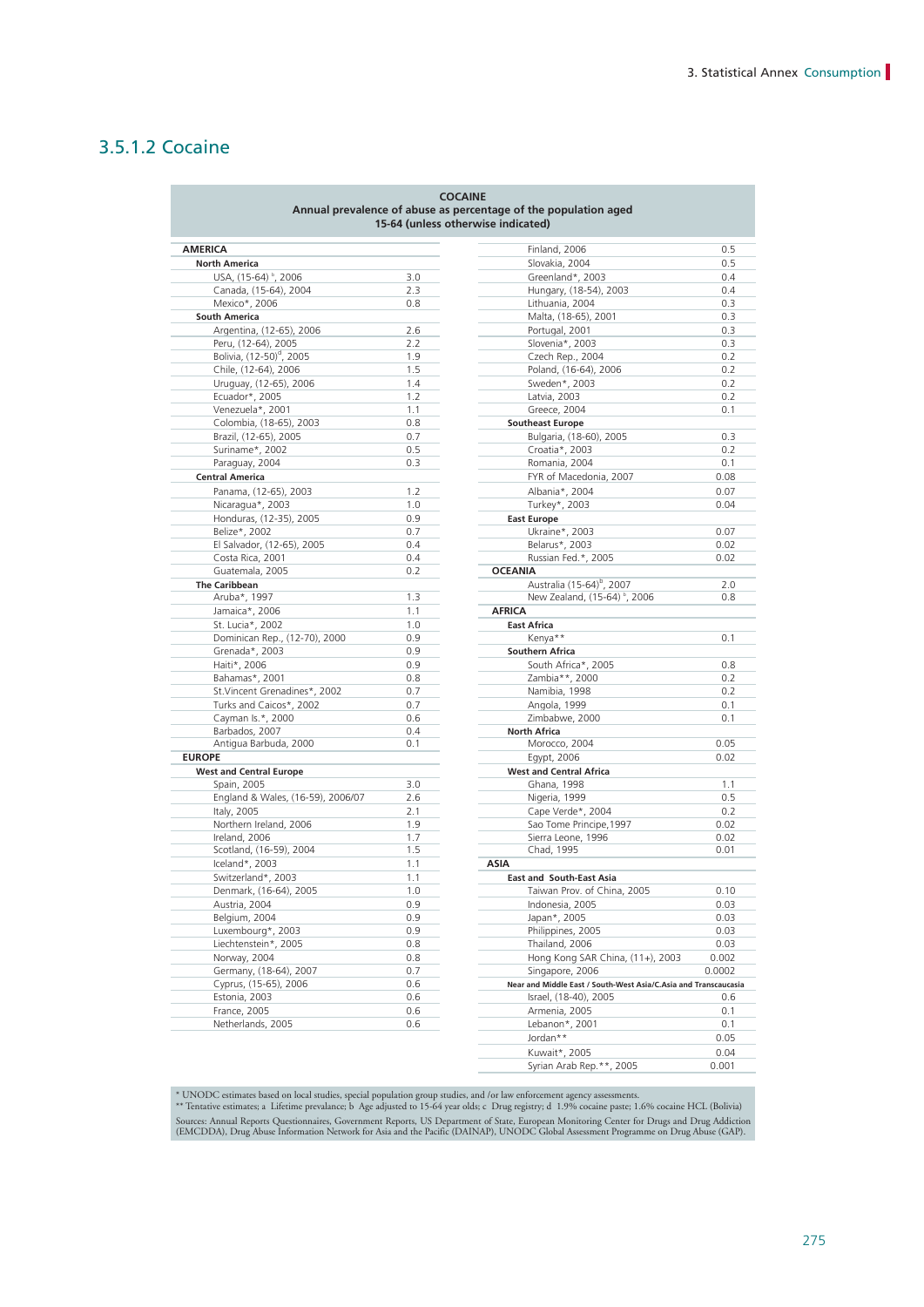### 3.5.1.3 Cannabis

### **CANNABIS Annual prevalence of abuse as percentage of the population aged 15-64 (unless otherwise indicated)**

| <b>EUROPE</b>                       |      | <b>AMERICA</b>                 |
|-------------------------------------|------|--------------------------------|
| <b>Western and Central Europe</b>   |      | <b>Central America</b>         |
| Italy, 2005                         | 11.2 | Belize*, 2003                  |
| Spain, 2005                         | 11.2 | Guatemala*, (12-               |
| Switzerland*, 2003                  | 9.6  | Panama*, 2003                  |
| Czech Rep., (18-64), 2004           | 9.3  | El Salvador*, (12-             |
| France, 2005                        | 8.6  | Nicaragua*, 2002               |
| Liechtenstein*, 2005                | 8.6  | Honduras*, 2004                |
| England and Wales, (16-59), 2006/07 | 8.2  | Costa Rica, (12-7              |
| Greenland*, 2003                    | 7.6  | <b>North America</b>           |
| Luxembourg, 2003                    | 7.6  | Canada, (15-64),               |
| Austria, 2004                       | 7.5  | USA, (15-64) <sup>b</sup> , 2  |
| Northern Ireland, 2006              | 7.2  | Mexico*, 2006                  |
| Ireland, 2006                       | 6.3  | <b>South America</b>           |
| Scotland, (16-59), 2004             | 6.3  | Chile, (12-64), 20             |
| Slovenia*, 2003                     | 6.2  | Argentina, (12-65              |
| Netherlands, 2005                   | 5.4  | Uruguay, (12-65)               |
| Denmark, (16-64), 2005              | 5.2  | Peru, (12-64), 20              |
| Belgium, (15-65), 2004              | 5.0  | Venezuela*, 2002               |
| Germany, (18-64), 2007              | 4.7  | Bolivia, 2005                  |
| Estonia, 2003                       | 4.6  | Brazil, (12-65), 20            |
| Iceland, (16-75), 2003              | 4.6  | Guyana*, 2002                  |
| Norway, 2004                        | 4.6  | Ecuador*, 2005                 |
| Slovakia, (18-64), 2004             | 4.1  | Suriname*, 2002                |
| Hungary, (18-54), 2003              | 3.9  | Colombia, (18-65               |
| Latvia, (15-68), 2003               | 3.8  | Paraguay*, (12-6!              |
| Finland, 2006                       | 3.6  | <b>The Caribbean</b>           |
| Portugal, 2001                      | 3.3  | Jamaica* (12-55)               |
| Sweden, 2006                        | 3.1  | St. Lucia*, 2006               |
| Poland, 2006                        | 2.7  | Barbados, 2007                 |
| Lithuania, 2004                     | 2.2  | Grenada*, 2003                 |
| Cyprus, (15-65), 2006               | 2.1  | Haiti, 2005                    |
| Greece, 2004                        | 1.7  | St. Vincent & the              |
| Malta, (18-65), 2001                | 0.8  | Turks & Caicos Is.             |
| <b>Southeast Europe</b>             |      | Bahamas*, 2003                 |
| Croatia*, 2003                      | 4.0  | Trinidad & Tobag               |
| Bosnia & Herzegovina*, 2005         | 3.0  | Dominican Rep.,                |
| Turkey*, 2003                       | 1.9  | <b>OCEANIA</b>                 |
| Albania, 2004                       | 1.8  | Papua New Guine                |
| Bulgaria, (18-60), 2005             | 1.5  | Micronesia Fed.St              |
| Romania, 2004                       | 0.9  | New Zealand, (15               |
| <b>East Europe</b>                  |      | Australia (15-64) <sup>b</sup> |
| Russian Federation*, 2003           | 3.9  | New Caledonia**                |
| Ukraine*, 2003                      | 3.6  | Fiji, 1996                     |
| Belarus, (18-60), 2005              | 1.5  | Vanuatu, 1997                  |
|                                     |      |                                |

| <b>EUROPE</b> |                                     |      | <b>AMERICA</b>                           |       |
|---------------|-------------------------------------|------|------------------------------------------|-------|
|               | <b>Western and Central Europe</b>   |      | <b>Central America</b>                   |       |
|               | Italy, 2005                         | 11.2 | Belize*, 2003                            | 6.7   |
|               | Spain, 2005                         | 11.2 | Guatemala*, (12-65), 2005                | 4.8   |
|               | Switzerland*, 2003                  | 9.6  | Panama*, 2003                            | 4.0   |
|               | Czech Rep., (18-64), 2004           | 9.3  | El Salvador*, (12-45), 2005              | 2.7   |
|               | France, 2005                        | 8.6  | Nicaragua*, 2002                         | 2.2   |
|               | Liechtenstein*, 2005                | 8.6  | Honduras*, 2004                          | 1.5   |
|               | England and Wales, (16-59), 2006/07 | 8.2  | Costa Rica, (12-70), 2000/1              | 1.3   |
|               | Greenland*, 2003                    | 7.6  | <b>North America</b>                     |       |
|               | Luxembourg, 2003                    | 7.6  | Canada, (15-64), 2004                    | 17.0  |
|               | Austria, 2004                       | 7.5  | USA, (15-64) <sup>b</sup> , 2006         | 12.2  |
|               | Northern Ireland, 2006              | 7.2  | Mexico*, 2006                            | 3.1   |
|               | Ireland, 2006                       | 6.3  | <b>South America</b>                     |       |
|               | Scotland, (16-59), 2004             | 6.3  | Chile, (12-64), 2006                     | 7.0   |
|               | Slovenia*, 2003                     | 6.2  | Argentina, (12-65), 2006                 | 6.9   |
|               | Netherlands, 2005                   | 5.4  | Uruguay, (12-65), 2006                   | 5.2   |
|               | Denmark, (16-64), 2005              | 5.2  | Peru, (12-64), 2005                      | 3.3   |
|               | Belgium, (15-65), 2004              | 5.0  | Venezuela*, 2002                         | 3.3   |
|               | Germany, (18-64), 2007              | 4.7  | Bolivia, 2005                            | 3.2   |
|               | Estonia, 2003                       | 4.6  | Brazil, (12-65), 2005                    | 2.6   |
|               | Iceland, (16-75), 2003              | 4.6  | Guyana*, 2002                            | 2.6   |
|               | Norway, 2004                        | 4.6  | Ecuador*, 2005                           | 2.1   |
|               | Slovakia, (18-64), 2004             | 4.1  | Suriname*, 2002                          | 2.0   |
|               | Hungary, (18-54), 2003              | 3.9  | Colombia, (18-65), 2003                  | 1.9   |
|               | Latvia, (15-68), 2003               | 3.8  | Paraguay*, (12-65), 2005                 | 1.6   |
|               | Finland, 2006                       | 3.6  | <b>The Caribbean</b>                     |       |
|               | Portugal, 2001                      | 3.3  | Jamaica* (12-55), 2001                   | 10.70 |
|               | Sweden, 2006                        | 3.1  | St. Lucia*, 2006                         | 9.00  |
|               | Poland, 2006                        | 2.7  | Barbados, 2007                           | 8.30  |
|               | Lithuania, 2004                     | 2.2  | Grenada*, 2003                           | 6.70  |
|               | Cyprus, (15-65), 2006               | 2.1  | Haiti, 2005                              | 6.20  |
|               | Greece, 2004                        | 1.7  | St. Vincent & the Grenadines*,2002       | 6.20  |
|               | Malta, (18-65), 2001                | 0.8  | Turks & Caicos Is.*, 2002                | 5.40  |
|               | <b>Southeast Europe</b>             |      | Bahamas*, 2003                           | 4.70  |
|               | Croatia*, 2003                      | 4.0  | Trinidad & Tobago*,2002                  | 3.70  |
|               | Bosnia & Herzegovina*, 2005         | 3.0  | Dominican Rep., 2000                     | 1.90  |
|               | Turkey*, 2003                       | 1.9  | <b>OCEANIA</b>                           |       |
|               | Albania, 2004                       | 1.8  | Papua New Guinea, 1995                   | 29.5  |
|               | Bulgaria, (18-60), 2005             | 1.5  | Micronesia Fed.State, 1995               | 29.1  |
|               | Romania, 2004                       | 0.9  | New Zealand, (15-64) <sup>b</sup> , 2006 | 13.3  |
|               | <b>East Europe</b>                  |      | Australia (15-64) <sup>b</sup> , 2007    | 11.4  |
|               | Russian Federation*, 2003           | 3.9  | New Caledonia**                          | 1.9   |
|               | Ukraine*, 2003                      | 3.6  | Fiji, 1996                               | 0.2   |
|               | Belarus, (18-60), 2005              | 1.5  | Vanuatu, 1997                            | 0.1   |

b/ Original data adjusted to age group 15-64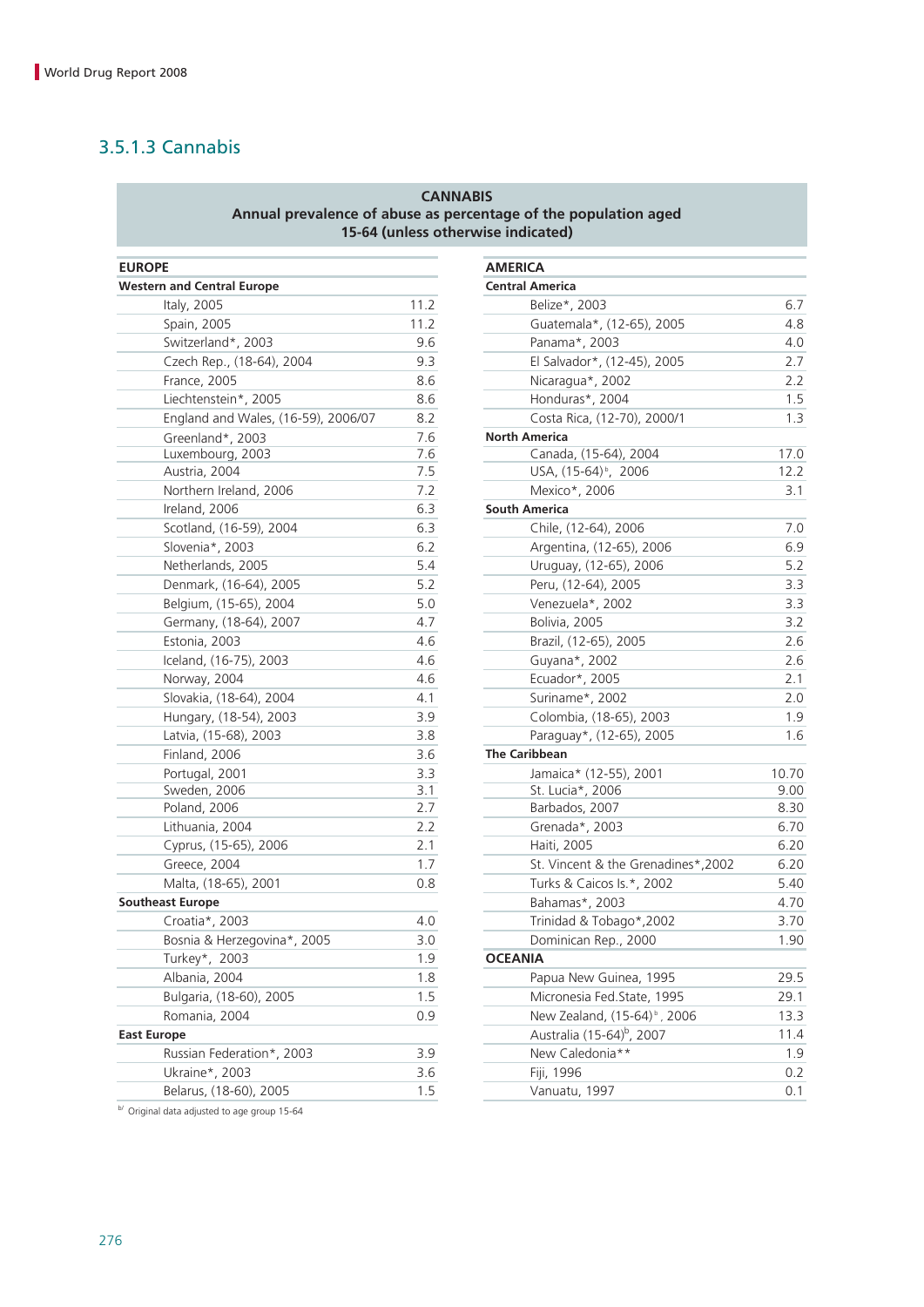#### **CANNABIS Annual prevalence of abuse as percentage of the population aged 15-64 (unless otherwise indicated)**

| <b>AFRICA</b>                         |      | <b>East and South-East Asia</b>                                                |
|---------------------------------------|------|--------------------------------------------------------------------------------|
| <b>East Africa</b>                    |      | Philippines*, 2004                                                             |
| Madagascar*, 2004                     | 9.1  | Cambodia*, 2003                                                                |
| Kenya*, 1994                          | 4.0  | Malaysia*, 2003                                                                |
| Mauritius, 2004                       | 3.9  | Myanmar*, 2005                                                                 |
| Comoros*, 2002                        | 2.9  | Thailand, (12-65), 2006                                                        |
| Ethiopia*, 1999                       | 2.6  | Indonesia, 2005                                                                |
| Somalia, 2002                         | 2.5  | Lao People's Dem. Rep.*, 2002                                                  |
| Uganda**                              | 1.4  | Macao SAR, China*, 2003                                                        |
| Tanzania, United Rep.**, 1999         | 0.2  | Taiwan province, China**                                                       |
| <b>North Africa</b>                   |      | Viet Nam*, 2002                                                                |
| Egypt, 2006                           | 9.6  | Japan, 2002                                                                    |
| Morocco, 2004                         | 4.2  | Brunei Darussalam, 1996                                                        |
| Algeria*, 2005                        | 3.3  | Hong Kong SAR, <sup>c</sup> China, 2005                                        |
| Libyan Arab Jamahiriya, 1998          | 0.05 | Singapore, 2006                                                                |
| <b>Southern Africa</b>                |      | Republic of Korea, <sup>c</sup> 2004                                           |
| Zambia*, 2003                         | 17.7 | Near and Middle East / South-West Asia                                         |
| South Africa*, 2005                   | 8.9  | Israel, (18-40), 2005                                                          |
| Zimbabwe, 2000                        | 6.9  | Lebanon, 2001                                                                  |
| Namibia, 2000                         | 3.9  | United Arab Emirates*, 2006                                                    |
| Angola, 1999                          | 2.1  | Iran, Islamic Republic, 1999                                                   |
| <b>West and Central Africa</b>        |      | Pakistan*, 2000                                                                |
| Ghana, 1998                           | 21.5 | Afghanistan, 2005                                                              |
| Sierra Leone, 1996                    | 16.1 | Kuwait*, 2005                                                                  |
| Nigeria, 2000                         | 13.8 | Jordan*, 2001                                                                  |
| Cape verde*, 2004                     | 8.1  | Syrian Arab Rep.*, 2002                                                        |
| Mali*, 1995                           | 7.8  | Bahrain**                                                                      |
| Burkina Faso*, 2006                   | 2.9  | Saudi Arabia**, 2006                                                           |
| Senegal, 1999                         | 2.8  | Oman, 1999                                                                     |
| Togo*, 2006                           | 2.7  | Qatar, 1996                                                                    |
| Chad, 1995                            | 0.9  | <b>South Asia</b>                                                              |
| <b>ASIA</b>                           |      | Bangladesh, 1997                                                               |
| <b>Central Asia and Transcaucasia</b> |      | India, 2000                                                                    |
| Kyrgyzstan*, 2001                     | 6.4  | Nepal*, 1998                                                                   |
| Kazakhstan*, 2000                     | 4.2  | Maldives*, 2007                                                                |
| Uzbekistan*, 2003                     | 4.2  | Sri Lanka, 2000                                                                |
| Armenia*, 2003                        | 3.5  |                                                                                |
| Azerbaijan*, 2004                     | 3.5  | * UNODC estimates based on local studies, spec                                 |
| Tajikistan*, 1998                     | 3.4  | studies, and/or law enforcement agency assessments<br>$**$ Tantative estimates |

| AFRICA                                |      | <b>East and South-East Asia</b>         |       |
|---------------------------------------|------|-----------------------------------------|-------|
| East Africa                           |      | Philippines*, 2004                      | 4.2   |
| Madagascar*, 2004                     | 9.1  | Cambodia*, 2003                         | 3.5   |
| Kenya*, 1994                          | 4.0  | Malaysia*, 2003                         | 1.6   |
| Mauritius, 2004                       | 3.9  | Myanmar*, 2005                          | 0.9   |
| Comoros*, 2002                        | 2.9  | Thailand, (12-65), 2006                 | 0.9   |
| Ethiopia*, 1999                       | 2.6  | Indonesia, 2005                         | 0.7   |
| Somalia, 2002                         | 2.5  | Lao People's Dem. Rep.*, 2002           | 0.7   |
| Uganda**                              | 1.4  | Macao SAR, China*, 2003                 | 0.7   |
| Tanzania, United Rep.**, 1999         | 0.2  | Taiwan province, China**                | 0.5   |
| <b>North Africa</b>                   |      | Viet Nam*, 2002                         | 0.3   |
| Egypt, 2006                           | 9.6  | Japan, 2002                             | 0.1   |
| Morocco, 2004                         | 4.2  | Brunei Darussalam, 1996                 | 0.02  |
| Algeria*, 2005                        | 3.3  | Hong Kong SAR, <sup>c</sup> China, 2005 | 0.02  |
| Libyan Arab Jamahiriya, 1998          | 0.05 | Singapore, 2006                         | 0.005 |
| <b>Southern Africa</b>                |      | Republic of Korea, <sup>c</sup> 2004    | 0.002 |
| Zambia*, 2003                         | 17.7 | Near and Middle East / South-West Asia  |       |
| South Africa*, 2005                   | 8.9  | Israel, (18-40), 2005                   | 8.5   |
| Zimbabwe, 2000                        | 6.9  | Lebanon, 2001                           | 6.4   |
| Namibia, 2000                         | 3.9  | United Arab Emirates*, 2006             | 5.4   |
| Angola, 1999                          | 2.1  | Iran, Islamic Republic, 1999            | 4.2   |
| <b>West and Central Africa</b>        |      | Pakistan*, 2000                         | 3.9   |
| Ghana, 1998                           | 21.5 | Afghanistan, 2005                       | 3.6   |
| Sierra Leone, 1996                    | 16.1 | Kuwait*, 2005                           | 3.1   |
| Nigeria, 2000                         | 13.8 | Jordan*, 2001                           | 2.1   |
| Cape verde*, 2004                     | 8.1  | Syrian Arab Rep.*, 2002                 | 2.0   |
| Mali*, 1995                           | 7.8  | Bahrain**                               | 0.4   |
| Burkina Faso*, 2006                   | 2.9  | Saudi Arabia**, 2006                    | 0.3   |
| Senegal, 1999                         | 2.8  | Oman, 1999                              | 0.1   |
| Togo*, 2006                           | 2.7  | Qatar, 1996                             | 0.1   |
| Chad, 1995                            | 0.9  | <b>South Asia</b>                       |       |
| <b>ASIA</b>                           |      | Bangladesh, 1997                        | 3.3   |
| <b>Central Asia and Transcaucasia</b> |      | India, 2000                             | 3.2   |
| Kyrgyzstan*, 2001                     | 6.4  | Nepal*, 1998                            | 3.2   |
| Kazakhstan*, 2000                     | 4.2  | Maldives*, 2007                         | 2.0   |
| Uzbekistan*, 2003                     | 4.2  | Sri Lanka, 2000                         | 1.5   |
| $\sim$ $\sim$ $\sim$ $\sim$           |      |                                         |       |

\* UNODC estimates based on local studies, special population group studies, and/or law enforcement agency assessments.

\*\* Tentative estimates.

a Lifetime prevalance

b Age adjusted to 15-64 year olds

c Drug registry

Sources: Annual Reports Questionnaires, Government Reports, US Department of State, European Monitoring Center for Drugs and Drug Addiction (EMCDDA), Drug Abuse Information Network for Asia and the Pacific (DAINAP), UNODC Global Assessment Programme on Drug Abuse (GAP).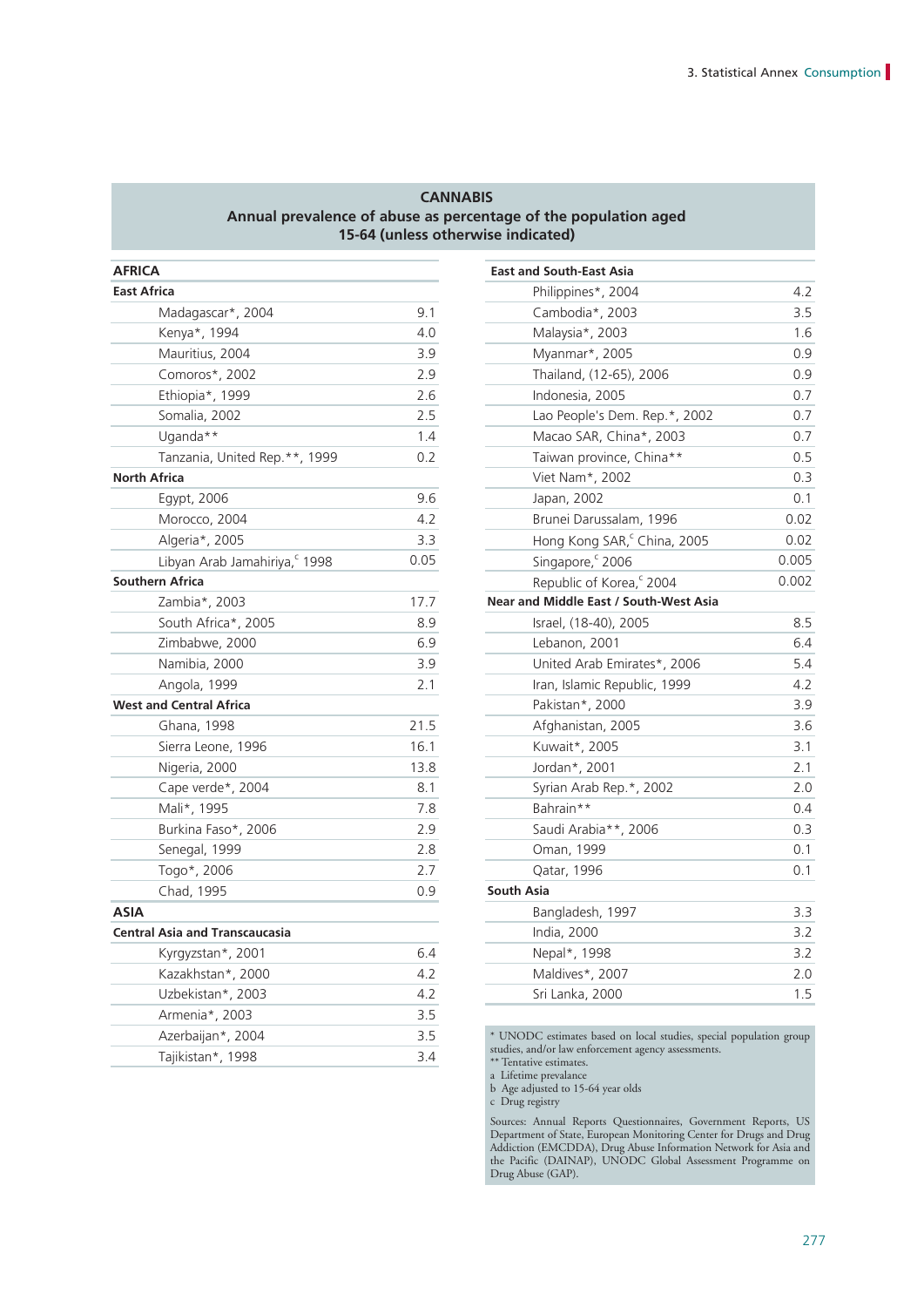## 3.5.1.4 Amphetamine-type stimulants (excluding ecstasy)

#### **AMPHETAMINES Annual prevalence of abuse as percentage of the population aged 15-64 (unless otherwise indicated)**

| <b>EUROPE</b>                    |      | <b>AMERICA</b>                       |
|----------------------------------|------|--------------------------------------|
| <b>West and Central Europe</b>   |      | <b>Central America</b>               |
| England & Wales, (16-59), 2005/6 | 1.3  | El Salvador, (12-65), 20             |
| Estonia, 2003                    | 1.3  | Costa Rica, 2000                     |
| Latvia, 2003                     | 1.1  | Guatemala*, 2005                     |
| Norway, 2004                     | 1.1  | Honduras*, 2005                      |
| Northern Ireland, (16-59), 2006  | 1.0  | Nicaragua*, 2003                     |
| Scotland, (16-59), 2004          | 1.0  | Panama*, 2003                        |
| Spain, 2005                      | 1.0  | <b>North America</b>                 |
| Iceland*, 2003                   | 0.9  | USA, (15-64) <sup>b</sup> , 2006     |
| Austria, 2004                    | 0.8  | Canada, (15-64), 2004                |
| Hungary, 2003                    | 0.8  | Mexico*, 2006                        |
| Switzerland*, 2003               | 0.8  | <b>South America</b>                 |
| Czech Rep., (18-64), 2004        | 0.7  | Brazil, (12-65), 2005                |
| Denmark, 2005                    | 0.7  | Suriname*, 2002                      |
| Poland, 2006                     | 0.7  | Venezuela*, 2002                     |
| Finland, 2006                    | 0.6  | Argentina*, 2005                     |
| Belgium*, 2005                   | 0.6  | Colombia*, 2005                      |
| Germany, (18-64), 2007           | 0.5  | Paraguay*, 2005                      |
| Cyprus, 2006                     | 0.4  | Chile, (12-64), 2006                 |
| Ireland, 2006                    | 0.4  | Bolivia*, 2004                       |
| Italy, 2005                      | 0.4  | Ecuador*, 2005                       |
| Luxembourg, 1999                 | 0.4  | Peru*, 2005                          |
| Lithuania, 2004                  | 0.3  | Uruguay, (12-65), 2006               |
| Netherlands, 2005                | 0.3  | Caribbean                            |
| France, 2005                     | 0.2  | Dominican Republic*,                 |
| Greece, 2004                     | 0.2  | Trinidad & Tobago*, 2                |
| Liechtenstein*, 2005             | 0.2  | Grenada, 2005                        |
| Slovakia, 2004                   | 0.2  | Bahamas*, 2003                       |
| Slovenia*, 1999                  | 0.2  | Turks & Caicos Islands*              |
| Sweden, 2000                     | 0.2  | Barbados, 2007                       |
| Portugal, 2001                   | 0.1  | <b>OCEANIA</b>                       |
| Malta, (18-65), 2001             | 0.03 | Australia (15-64) <sup>b</sup> , 200 |
| <b>Southeast Europe</b>          |      | New Zealand, (15-64) <sup>t</sup>    |
| Croatia*, 2003                   | 0.5  |                                      |
| Bulgaria, (18-60), 2005          | 0.4  |                                      |
| Turkey*, 2003                    | 0.2  |                                      |
| Romania*, 2004                   | 0.1  |                                      |
| Albania, 2004                    | 0.02 |                                      |
| <b>East Europe</b>               |      |                                      |
| Belarus*, 2006                   | 0.35 |                                      |
| Moldova, Rep., 1998              | 0.2  |                                      |
| Russian Federation*, 2003        | 0.2  |                                      |
| Ukraine*, 2003                   | 0.2  |                                      |
|                                  |      |                                      |

| Έ                                |      | <b>AMERICA</b>                           |     |
|----------------------------------|------|------------------------------------------|-----|
| nd Central Europe                |      | <b>Central America</b>                   |     |
| England & Wales, (16-59), 2005/6 | 1.3  | El Salvador, (12-65), 2005               | 3.0 |
| Estonia, 2003                    | 1.3  | Costa Rica, 2000                         | 1.0 |
| Latvia, 2003                     | 1.1  | Guatemala*, 2005                         | 0.9 |
| Norway, 2004                     | 1.1  | Honduras*, 2005                          | 0.8 |
| Northern Ireland, (16-59), 2006  | 1.0  | Nicaragua*, 2003                         | 0.8 |
| Scotland, (16-59), 2004          | 1.0  | Panama*, 2003                            | 0.6 |
| Spain, 2005                      | 1.0  | <b>North America</b>                     |     |
| Iceland*, 2003                   | 0.9  | USA, (15-64) <sup>b</sup> , 2006         | 1.6 |
| Austria, 2004                    | 0.8  | Canada, (15-64), 2004                    | 1.0 |
| Hungary, 2003                    | 0.8  | Mexico*, 2006                            | 0.4 |
| Switzerland*, 2003               | 0.8  | <b>South America</b>                     |     |
| Czech Rep., (18-64), 2004        | 0.7  | Brazil, (12-65), 2005                    | 0.7 |
| Denmark, 2005                    | 0.7  | Suriname*, 2002                          | 0.6 |
| Poland, 2006                     | 0.7  | Venezuela*, 2002                         | 0.6 |
| Finland, 2006                    | 0.6  | Argentina*, 2005                         | 0.6 |
| Belgium*, 2005                   | 0.6  | Colombia*, 2005                          | 0.5 |
| Germany, (18-64), 2007           | 0.5  | Paraguay*, 2005                          | 0.5 |
| Cyprus, 2006                     | 0.4  | Chile, (12-64), 2006                     | 0.4 |
| Ireland, 2006                    | 0.4  | Bolivia*, 2004                           | 0.3 |
| Italy, 2005                      | 0.4  | Ecuador*, 2005                           | 0.2 |
| Luxembourg, 1999                 | 0.4  | Peru*, 2005                              | 0.1 |
| Lithuania, 2004                  | 0.3  | Uruguay, (12-65), 2006                   | 0.3 |
| Netherlands, 2005                | 0.3  | Caribbean                                |     |
| France, 2005                     | 0.2  | Dominican Republic*, 2003                | 1.1 |
| Greece, 2004                     | 0.2  | Trinidad & Tobago*, 2002                 | 0.8 |
| Liechtenstein*, 2005             | 0.2  | Grenada, 2005                            | 0.7 |
| Slovakia, 2004                   | 0.2  | Bahamas*, 2003                           | 0.3 |
| Slovenia*, 1999                  | 0.2  | Turks & Caicos Islands*, 2003            | 0.3 |
| Sweden, 2000                     | 0.2  | Barbados, 2007                           | 0.2 |
| Portugal, 2001                   | 0.1  | <b>OCEANIA</b>                           |     |
| Malta, (18-65), 2001             | 0.03 | Australia (15-64) <sup>b</sup> , 2007    | 2.9 |
| ast Europe                       |      | New Zealand, (15-64) <sup>b</sup> , 2006 | 2.3 |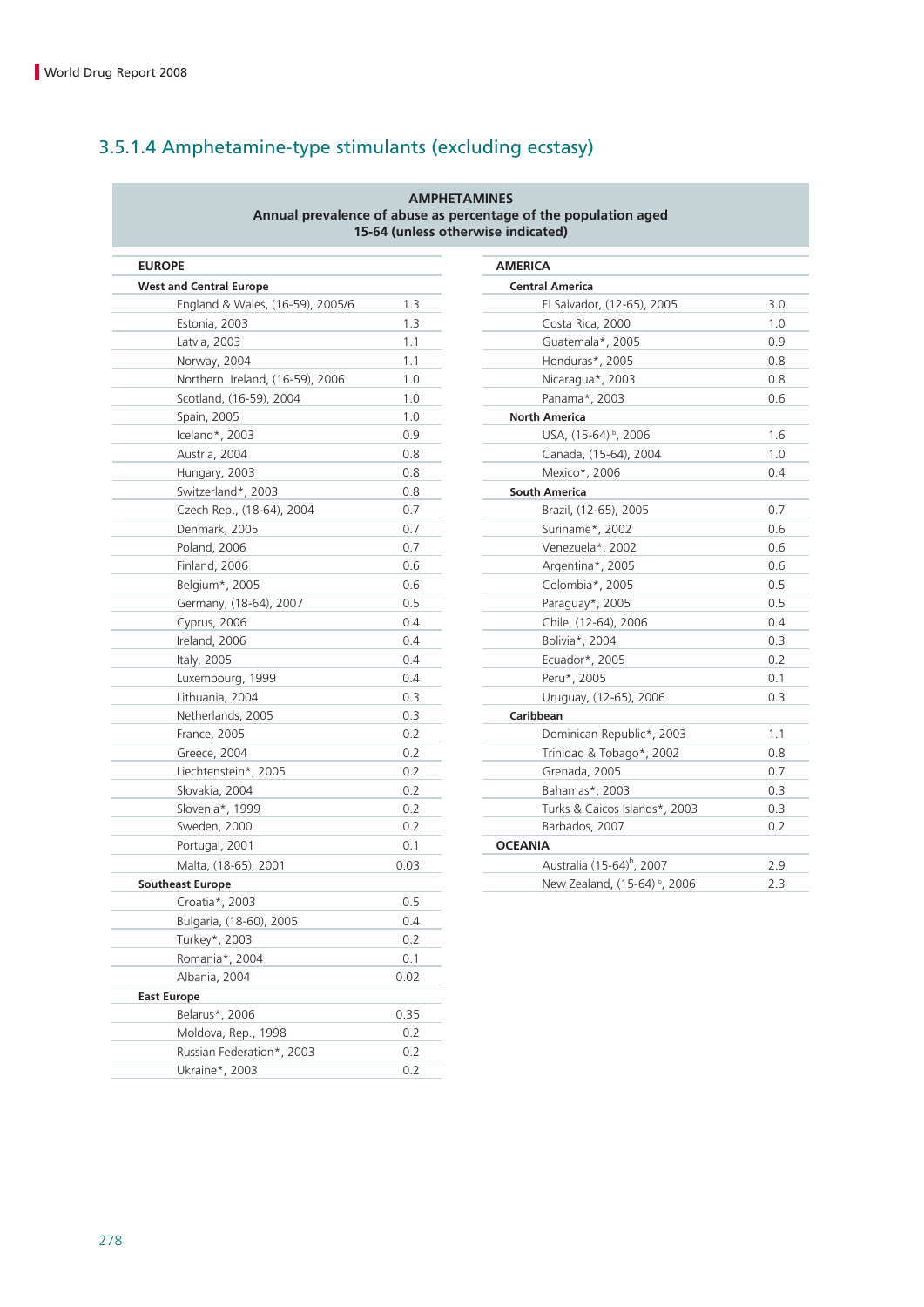#### **AMPHETAMINES Annual prevalence of abuse as percentage of the population aged 15-64 (unless otherwise indicated)**

| <b>AFRICA</b>                         |       | Near and Middle East / South-West Asia                                                           |
|---------------------------------------|-------|--------------------------------------------------------------------------------------------------|
| <b>East Africa</b>                    |       | Israel, (18-40), 2005                                                                            |
| Kenya**                               | 0.6   | Jordan, 2001                                                                                     |
| Ethiopia**                            | 0.3   | Lebanon*, 2001                                                                                   |
| <b>North Africa</b>                   |       | Saudi Arabia*, 2006                                                                              |
| Egypt, 2006                           | 0.52  | Kuwait*, 2005                                                                                    |
| Morocco, 2004/5                       | 0.02  | Oman, 1998                                                                                       |
| <b>West &amp; Central Africa</b>      |       |                                                                                                  |
| Nigeria, 1999                         | 1.1   |                                                                                                  |
| Ghana**                               | 1.0   |                                                                                                  |
| Cameroon**                            | 0.9   |                                                                                                  |
| Chad, 1996                            | 0.01  |                                                                                                  |
| <b>Southern Africa</b>                |       |                                                                                                  |
| South Africa*, 2005                   | 0.5   |                                                                                                  |
| Namibia, 2000                         | 0.1   |                                                                                                  |
| Zambia*, 2003                         | 0.1   |                                                                                                  |
| Zimbabwe, 2000                        | 0.1   |                                                                                                  |
| <b>ASIA</b>                           |       |                                                                                                  |
| <b>Central Asia and Transcaucasia</b> |       |                                                                                                  |
| Armenia, 2005                         | 0.04  |                                                                                                  |
| Uzbekistan, 1997                      | 0.01  |                                                                                                  |
| East, South & South-East Asia         |       |                                                                                                  |
| Philippines*, 2004                    | 6.0   |                                                                                                  |
| Thailand, 2006                        | 0.8   |                                                                                                  |
| Lao PDR*, 2004                        | 0.7   |                                                                                                  |
| Cambodia*, 2004                       | 0.6   |                                                                                                  |
| Taiwan Prov. of China, 2005           | 0.6   |                                                                                                  |
| Malaysia*, 2005                       | 0.6   |                                                                                                  |
| Indonesia, 2005                       | 0.3   |                                                                                                  |
| Japan, <sup>a</sup> 2005              | 0.3   |                                                                                                  |
| Brunei Darussalam*, 2006              | 0.3   |                                                                                                  |
| Myanmar*, 2005                        | 0.2   | * UNODC estimates based on local studies, special popu                                           |
| Viet Nam*, 2003                       | 0.2   | and /or law enforcement agency assessments.<br>** Tentative estimates.                           |
| Hong Kong SAR, China*, 2006           | 0.2   | a Lifetime prevalance                                                                            |
| Republic of Korea, 2004               | 0.1   | b Age adjusted to 15-64 year olds<br>c Drug registry                                             |
| India, 2001                           | 0.02  | Sources: Annual Reports Questionnaires, Government Rep                                           |
| Singapore, <sup>c</sup> 2006          | 0.005 | of State, European Monitoring Center for Drugs a<br>(EMCDDA), Drug Abuse Information Network for |
| Macao SAR, China, 2001                | 0.002 | (DAINAP), UNODC Global Assessment Programme on                                                   |

| RICA            |      | Near and Middle East / South-West Asia |     |
|-----------------|------|----------------------------------------|-----|
| East Africa     |      | Israel, (18-40), 2005                  | 0.4 |
| Kenya**         | 0.6  | Jordan, 2001                           | 0.4 |
| Ethiopia**      | 0.3  | Lebanon*, 2001                         | 0.4 |
| North Africa    |      | Saudi Arabia*, 2006                    | 0.4 |
| Egypt, 2006     | 0.52 | Kuwait*, 2005                          | 0.3 |
| Morocco, 2004/5 | 0.02 | Oman, 1998                             | 0.1 |
|                 |      |                                        |     |

\* UNODC estimates based on local studies, special population group studies, and /or law enforcement agency assessments. \*\* Tentative estimates. a Lifetime prevalance b Age adjusted to 15-64 year olds

Sources: Annual Reports Questionnaires, Government Reports, US Department (State, European Monitoring Center for Drugs and Drug Addiction (EMCDDA), Drug Abuse Information Network for Asia and the Pacific (DAINAP), UNODC Gl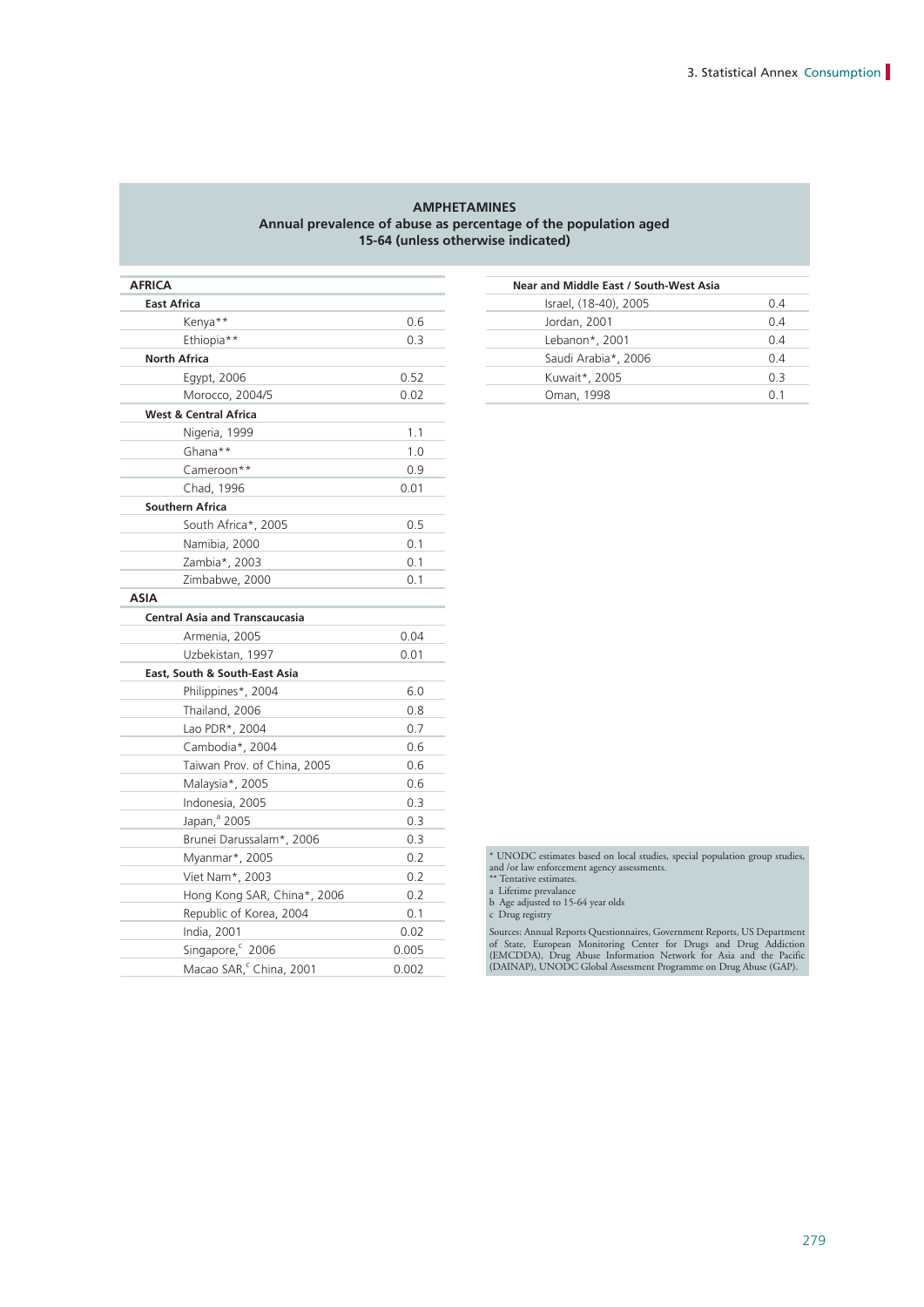### 3.5.1.5 Ecstasy

#### **ECSTASY Annual prevalence of abuse as percentage of the population aged 15-64 (unless otherwise indicated)**

| <b>EUROPE</b>                     |      | <b>North America</b>                              |       |
|-----------------------------------|------|---------------------------------------------------|-------|
| <b>West and Central Europe</b>    |      | Canada, (15-64), 2004                             | 1.3   |
| Czech Rep., (18-64), 2004         | 3.5  | USA, (15-64) <sup>b</sup> , 2006                  | 1.0   |
| England & Wales, (16-59), 2006/07 | 1.8  | Mexico, 2002                                      | 0.01  |
| Northern Ireland, 2006/07         | 1.8  | <b>South America</b>                              |       |
| Estonia, (15-65), 2004            | 1.7  | Peru, (12-64) <sup>d</sup> , 2005                 | 0.9   |
| Hungary, (18-54), 2003            | 1.4  | Argentina, (12-65), 2006                          | 0.5   |
| Ireland, 2006/07                  | 1.2  | Uruguay*, 2006                                    | 0.2   |
| Netherlands, 2005                 | 1.2  | Brazil*, 2005                                     | 0.2   |
| Scotland, (16-59), 2004           | 1.2  | Colombia*, 2005                                   | 0.2   |
| Slovakia, 2004                    | 1.2  | Ecuador*, 2005                                    | 0.2   |
| Spain, 2005                       | 1.2  | Venezuela*, 2001                                  | 0.2   |
| Belgium*, 2003                    | 1.1  | Bolivia, 2005                                     | 0.1   |
| Cyprus, 2006                      | 1.0  | Chile, (12-64), 2006                              | 0.1   |
| Austria, 2004                     | 0.9  | Guyana*, 2002                                     | 0.1   |
| Slovenia*, 2003                   | 0.9  | Paraguay*, 2005                                   | 0.1   |
| Latvia, 2003                      | 0.8  | Suriname*, 2002                                   | 0.1   |
| Switzerland*, 2003                | 0.8  | <b>The Caribbean</b>                              |       |
| Iceland*, (15-65), 2003           | 0.6  | Turks & Caicos Is.*, 2003                         | 0.7   |
| Finland, 2004                     | 0.5  | Barbados, 2007                                    | 0.5   |
| France, 2005                      | 0.5  | Dominican Rep.*, 2000                             | 0.2   |
| Liechtenstein*, 2005              | 0.5  | Bahamas*, 2003                                    | 0.1   |
| Luxembourg*, (15-65), 1998        | 0.5  | Trinidad & Tobago, 2005                           | 0.1   |
| Norway, 2004                      | 0.5  | <b>AFRICA</b>                                     |       |
| Germany, (18-64), 2007            | 0.4  | <b>West and Central Africa</b>                    |       |
| Italy, 2005                       | 0.4  | Cape Verde*, 2004                                 | 0.06  |
| Lithuania, 2004                   | 0.4  | <b>Southern Africa</b>                            |       |
| Portugal, 2001                    | 0.4  | South Africa*, 2004                               | 0.4   |
| Sweden*, 2003                     | 0.4  | Zambia*, 2003                                     | 0.3   |
| Denmark, 2005                     | 0.3  | Namibia, 2000                                     | 0.1   |
| Poland, 2006                      | 0.3  | Zimbabwe*, 2003                                   | 0.1   |
| Greece, 2004                      | 0.2  | Morocco, 2003                                     | 0.02  |
| Malta, (18-65), 2001              | 0.2  | Ghana, 1995                                       | 0.01  |
| <b>Southeast Europe</b>           |      | <b>ASIA</b>                                       |       |
| Bulgaria, (18-60), 2005           | 0.5  | East and South-East Asia/South Asia/Transcaucasia |       |
| Croatia*, (15-65), 2003           | 0.3  | Taiwan Prov. of China, 2005                       | 0.5   |
| Turkey*, 2003                     | 0.3  | Malaysia*, 2003                                   | 0.4   |
| FYR of Macedonia*, 1999           | 0.1  | Indonesia, 2005                                   | 0.3   |
| Romania*, 2004                    | 0.1  | Macao SAR, China*, 2002                           | 0.3   |
| Albania, 2004                     | 0.04 | Rep. of Korea, 2004                               | 0.3   |
| <b>East Europe</b>                |      | Philippines, 2004                                 | 0.2   |
| Ukraine*, 2003                    | 0.1  | Viet Nam*, 2003                                   | 0.2   |
| Russian Federation*, 2005         | 0.05 | Armenia, 2005                                     | 0.1   |
| <b>AMERICA</b>                    |      | Cambodia*, 2003                                   | 0.1   |
| <b>Central America</b>            |      | Japan <sup>ª</sup> , 2003                         | 0.1   |
| Panama*, 2003                     | 0.4  | Thailand, 2001                                    | 0.1   |
| Belize*, 2003                     | 0.2  | Hong Kong SAR, China, 2005                        | 0.03  |
| El Salvador*, 2003                | 0.1  | India*, 2004                                      | 0.01  |
| Nicaragua*, 2003                  | 0.1  | Singapore, <sup>c</sup> 2006                      | 0.003 |
| Guatemala*, 2005                  | 0.1  | Near and Middle East / South-West Asia            |       |
| Honduras*, 2005                   | 0.1  | Israel, (18-40), 2005                             | 0.7   |
|                                   |      |                                                   |       |

|                                                    |      | <b>North America</b>                              |       |
|----------------------------------------------------|------|---------------------------------------------------|-------|
| t and Central Europe                               |      | Canada, (15-64), 2004                             | 1.3   |
| Czech Rep., (18-64), 2004                          | 3.5  | USA, (15-64) b, 2006                              | 1.0   |
| England & Wales, (16-59), 2006/07                  | 1.8  | Mexico, 2002                                      | 0.01  |
| Northern Ireland, 2006/07                          | 1.8  | <b>South America</b>                              |       |
| Estonia, (15-65), 2004                             | 1.7  | Peru, (12-64) <sup>d</sup> , 2005                 | 0.9   |
| Hungary, (18-54), 2003                             | 1.4  | Argentina, (12-65), 2006                          | 0.5   |
| Ireland, 2006/07                                   | 1.2  | Uruguay*, 2006                                    | 0.2   |
| Netherlands, 2005                                  | 1.2  | Brazil*, 2005                                     | 0.2   |
| Scotland, (16-59), 2004                            | 1.2  | Colombia*, 2005                                   | 0.2   |
| Slovakia, 2004                                     | 1.2  | Ecuador*, 2005                                    | 0.2   |
| Spain, 2005                                        | 1.2  | Venezuela*, 2001                                  | 0.2   |
| Belgium*, 2003                                     | 1.1  | Bolivia, 2005                                     | 0.1   |
| Cyprus, 2006                                       | 1.0  | Chile, (12-64), 2006                              | 0.1   |
| Austria, 2004                                      | 0.9  | Guyana*, 2002                                     | 0.1   |
| Slovenia*, 2003                                    | 0.9  | Paraguay*, 2005                                   | 0.1   |
| Latvia, 2003                                       | 0.8  | Suriname*, 2002                                   | 0.1   |
| Switzerland*, 2003                                 | 0.8  | <b>The Caribbean</b>                              |       |
| Iceland*, (15-65), 2003                            | 0.6  | Turks & Caicos Is.*, 2003                         | 0.7   |
| Finland, 2004                                      | 0.5  | Barbados, 2007                                    | 0.5   |
| France, 2005                                       | 0.5  | Dominican Rep.*, 2000                             | 0.2   |
|                                                    | 0.5  | Bahamas*, 2003                                    | 0.1   |
| Liechtenstein*, 2005<br>Luxembourg*, (15-65), 1998 | 0.5  | Trinidad & Tobago, 2005                           | 0.1   |
| Norway, 2004                                       | 0.5  | <b>AFRICA</b>                                     |       |
|                                                    |      |                                                   |       |
| Germany, (18-64), 2007                             | 0.4  | <b>West and Central Africa</b>                    |       |
| Italy, 2005                                        | 0.4  | Cape Verde*, 2004                                 | 0.06  |
| Lithuania, 2004                                    | 0.4  | <b>Southern Africa</b>                            |       |
| Portugal, 2001                                     | 0.4  | South Africa*, 2004                               | 0.4   |
| Sweden*, 2003                                      | 0.4  | Zambia*, 2003                                     | 0.3   |
| Denmark, 2005                                      | 0.3  | Namibia, 2000                                     | 0.1   |
| Poland, 2006                                       | 0.3  | Zimbabwe*, 2003                                   | 0.1   |
| Greece, 2004                                       | 0.2  | Morocco, 2003                                     | 0.02  |
| Malta, (18-65), 2001                               | 0.2  | Ghana, 1995                                       | 0.01  |
| theast Europe                                      |      | <b>ASIA</b>                                       |       |
| Bulgaria, (18-60), 2005                            | 0.5  | East and South-East Asia/South Asia/Transcaucasia |       |
| Croatia*, (15-65), 2003                            | 0.3  | Taiwan Prov. of China, 2005                       | 0.5   |
| Turkey*, 2003                                      | 0.3  | Malaysia*, 2003                                   | 0.4   |
| FYR of Macedonia*, 1999                            | 0.1  | Indonesia, 2005                                   | 0.3   |
| Romania*, 2004                                     | 0.1  | Macao SAR, China*, 2002                           | 0.3   |
| Albania, 2004                                      | 0.04 | Rep. of Korea, 2004                               | 0.3   |
| Europe                                             |      | Philippines, 2004                                 | 0.2   |
| Ukraine*, 2003                                     | 0.1  | Viet Nam*, 2003                                   | 0.2   |
| Russian Federation*, 2005                          | 0.05 | Armenia, 2005                                     | 0.1   |
| CA                                                 |      | Cambodia*, 2003                                   | 0.1   |
| tral America                                       |      | Japan <sup>ª</sup> , 2003                         | 0.1   |
| Panama*, 2003                                      | 0.4  | Thailand, 2001                                    | 0.1   |
| Belize*, 2003                                      | 0.2  | Hong Kong SAR, China, 2005                        | 0.03  |
| El Salvador*, 2003                                 | 0.1  | India*, 2004                                      | 0.01  |
| Nicaragua*, 2003                                   | 0.1  | Singapore, 2006                                   | 0.003 |
| Guatemala*, 2005                                   | 0.1  | Near and Middle East / South-West Asia            |       |
| Honduras*, 2005                                    | 0.1  | Israel, (18-40), 2005                             | 0.7   |
|                                                    |      | Lebanon*, 2001                                    | 0.5   |
|                                                    |      | <b>OCEANIA</b>                                    |       |
|                                                    |      | Australia (15-64) <sup>b</sup> , 2007             | 4.4   |
|                                                    |      | New Zealand, (15-64) <sup>b</sup> , 2006          | 2.6   |

\* UNODC estimates based on local studies, special population group studies, and /or law enforcement agency assessments.<br>\*\* Tentative estimates; a Lifetime prevalance; b Age adjusted to 15-64 year olds; c Drug registry; d I

Sources: Annual Reports Questionnaires, Government Reports, US Department of State, European Monitoring Center for Drugs and Drug Addiction<br>(EMCDDA), Drug Abuse Information Network for Asia and the Pacific (DAINAP), UNODC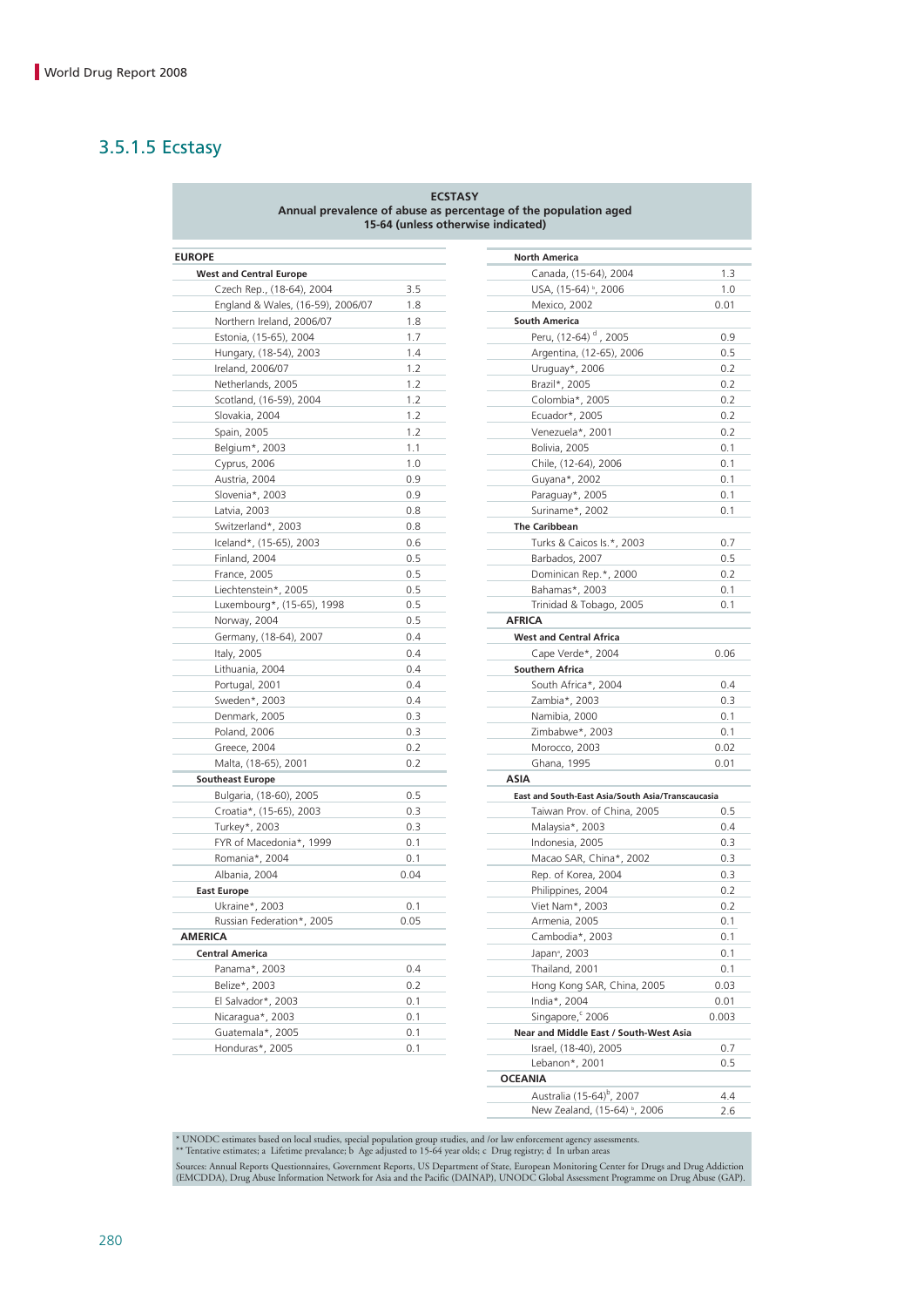3.5.2 Treatment demand (primary drugs of abuse) 3.5.2 Treatment demand (primary drugs of abuse)

3.5.2.1 Primary drugs of abuse among persons treated for drug problems in Africa 3.5.2.1 Primary drugs of abuse among persons treated for drug problems in Africa

|                                                                |                   |                      |                          |                              |                              |                                | Distribution of main drugs in percentages |                           |                      |                |                     |
|----------------------------------------------------------------|-------------------|----------------------|--------------------------|------------------------------|------------------------------|--------------------------------|-------------------------------------------|---------------------------|----------------------|----------------|---------------------|
| Country*                                                       | Source            | Year                 | Cannabis                 | Opiates                      | Cocaine                      | type Stimulants<br>Amphetamine | Methaqualone                              | <b>Depressants</b>        | <b>Inhalants</b>     | Khat           | treated**<br>People |
| Algeria                                                        | ARQ               | ***2002/006          | $\%$<br>81.3             | శ<br>9.9                     | శ<br>$\sim$                  |                                |                                           |                           | $\frac{5}{6}$<br>2.1 | f,             | 1,436               |
| Botswana                                                       | SENDU/ARQ         | 2006**<br>2003/2     | ४<br>100.0               |                              |                              |                                |                                           |                           |                      |                | $\frac{311}{2}$     |
| <b>Burkina Faso</b>                                            | ARQ               | 2006                 | ℅<br>60.0                | $\aleph$<br>4.0              | ℅<br>2.7                     | <sub>S6</sub><br>28.0          | $\blacksquare$                            | ×                         | $\aleph$<br>5.3      | ٠              | 75                  |
| Cameroon <sup>(a)</sup>                                        | RAS               | 1995                 | ℅<br>48.5                | $\delta$<br>12.1             | %<br>ِ<br>$\frac{3}{2}$      | $\blacksquare$                 | $\mathbf{I}$                              | $\mathbf{I}$              | ಸಿ<br>36.4           | $\blacksquare$ |                     |
| <b>Cape Verde</b>                                              | ARQ               | 2006                 |                          |                              |                              |                                |                                           |                           |                      |                | 57                  |
| Central Africa Republic                                        | ARQ               |                      | 00.0%                    |                              |                              |                                |                                           |                           |                      |                | 58                  |
| <b>Chad</b>                                                    | ARQ               |                      | 50.6 %                   |                              | ಸಿ<br>0.2                    | ಸಿ<br>18.8                     | ı                                         | $\blacksquare$            | ಸಿ<br>63             | ı              | $\frac{6}{2}$       |
| Congo                                                          | ARQ               |                      | 00.0 %                   |                              |                              |                                |                                           |                           |                      |                | $\frac{1}{4}$       |
| Cote d'Ivoire                                                  | ARO               | 2006<br>1995<br>1998 | 91.0%                    | $\delta$<br>$\frac{4}{1}$    | $\%$<br>$\frac{0}{3}$        | $\blacksquare$                 | ï                                         | $\blacksquare$            | $\blacksquare$       | ï              |                     |
| <b>Egypt</b>                                                   | S<br><b>UNODC</b> | 1999                 | 22.1 %                   | 45.1 %                       | $\%$<br>0.4                  | $\blacksquare$                 | $\blacksquare$                            | ٠                         | ı                    | ı              |                     |
| Eritrea                                                        | ARQ               | 2006                 | $\aleph$<br>38.5         | 11.5 %                       | ৡ<br>7.7                     | $\blacksquare$                 | $\blacksquare$                            | $\blacksquare$            | %<br>m<br>42.        |                | 26                  |
| Ethiopia                                                       | ARQ               |                      | $\aleph$<br>18.8         | 18.8%                        |                              | $\mathbf{I}$                   | ï                                         | $\blacksquare$            | $\blacksquare$       | ℅<br>62.5      | 64                  |
| Ghana                                                          | GAP               | $\frac{2005}{2005}$  | $\delta$<br>84.5         | $\frac{6}{5}$<br>0.4         | $\%$<br>$\overline{1}$ .     | ı                              | J.                                        | $\blacksquare$            | $\blacksquare$       | J.             | .531                |
| Kenya <sup>(b)</sup>                                           | is<br>Univ.       | 2005                 | $\%$<br>36.3             | $\%$<br>37.8                 | %<br>9.7                     | న<br>Lŋ<br>ö                   | J.                                        | $\delta$<br>Lņ<br>$\circ$ | %<br>12              | ℅<br>11.4      | 402                 |
| Lesotho                                                        | SENDI             | 2004                 | $\approx$<br>100.0       |                              |                              |                                |                                           |                           |                      |                | 54                  |
| Madagascar                                                     | ARQ               | $\frac{2005}{ }$     | $\%$<br>100.0            |                              |                              |                                |                                           |                           |                      |                | 342                 |
| Malawi                                                         | SENDI             | 04<br>$\approx$      | $ \mathcal{S} $<br>100.0 |                              |                              |                                |                                           |                           |                      |                | 796                 |
| Mauritius                                                      | ARQ               | 2003/2006***         | $\aleph$<br>22.3         | $\sqrt{6}$<br>58.3           |                              | ı                              | $\blacksquare$                            |                           | %<br>Lŋ<br>Õ         | $\blacksquare$ | 7,500               |
| Mozambique                                                     | SENDL             | 2004                 | 33.3 %                   | $\%$<br>54.7                 | $\aleph$<br>11.4             | ï                              | ı                                         |                           | ı                    | J.             | 150                 |
| Namibia                                                        | $\overline{ARQ}$  | 2005/2006***         | 2.4 %                    | $\aleph$<br>$\overline{2.4}$ | $\%$<br>24.4                 | %<br>9.8                       | వ్<br>61.0                                | ×                         | ï                    | $\blacksquare$ | 238                 |
| Niger                                                          | ARQ               |                      | 69.2 %                   |                              |                              | 30.8%                          | ï                                         | t                         | ï                    | ı              | 168                 |
| Nigeria                                                        | Govt.             |                      | اچ<br>89.7               | $\%$<br>$\overline{1}$ .     | $\aleph$<br>$\overline{0}$ . | $\frac{5}{6}$<br>2.0           | $\blacksquare$                            | ℅<br>9<br>m               | ಸಿ<br>3.7            | $\blacksquare$ | 925                 |
| Sao Tome & Principe                                            | ARQ               | $\frac{2004}{2001}$  | ।<br>१<br>22.2           | $\delta$<br>5.5              | $\%$<br>72.2                 | $\blacksquare$                 | J.                                        | $\blacksquare$            | ï                    | ï              |                     |
| Senegal                                                        | <b>GAP</b>        |                      | $\aleph$<br>78.0         | $\%$<br>$\frac{1}{2}$        | $\aleph$<br>2.0              | $\aleph$<br>$\frac{0}{1}$      | ı                                         | ı                         | $\delta$<br>11.0     | $\blacksquare$ | 202                 |
| Seychelles                                                     | ARQ               | $\frac{2005}{ }$     | $\aleph$<br>55.4         | $\%$<br>43.1                 |                              | ಸಿ<br>$\frac{1}{2}$            | $\blacksquare$                            | $\blacksquare$            | $\blacksquare$       | $\blacksquare$ | 65                  |
| Sierra Leone                                                   | ARQ               | 1997                 | 8 <sup>o</sup><br>96.8   |                              | 8 <sup>o</sup><br>0.6        | $\blacksquare$                 | $\blacksquare$                            |                           | ı                    | ı              | 2,067               |
| South Africa                                                   | ARQ               | 2006                 | $\delta$<br>32.7         | $\%$<br>LN<br>17.            | $ \mathscr{E} $<br>17.5      | ಸಿ<br>26.9                     | ℅<br>Ŵ.<br>ഗ്                             | f,                        | ı                    | $\,$           | 16,300              |
| Swaziland                                                      | SENDL             | 2004                 | 1391<br>92.2             | $\%$<br>$\overline{0}$ .     | $\%$<br>$\frac{0}{0}$        | $\blacksquare$                 | %<br>4.7                                  | ಸಿ<br>9<br>ö              | $\blacksquare$       | $\blacksquare$ | 128                 |
| Tanzania                                                       | SENDL             | 2004                 | 189<br>62.7              | $\%$<br>32.7                 |                              | $\blacksquare$                 | ı                                         |                           |                      | $\blacksquare$ | 340                 |
| Togo                                                           | ARQ               | 2002                 | %<br>56.2                | ಸಿ<br>$\ddot{4}$             | ಸಿ<br>Ō<br>4.                | $\blacksquare$                 |                                           |                           | ್ದೇ<br>6<br>34.      |                | 162                 |
| Tunisia                                                        | <b>ARQ</b>        | $\frac{2006}{2005}$  |                          |                              |                              |                                |                                           |                           |                      |                | 500                 |
| Zambia                                                         | <b>ARQ</b>        |                      |                          |                              |                              |                                |                                           |                           |                      |                | $\sqrt{233}$        |
| <b>Total</b>                                                   |                   |                      |                          |                              |                              |                                |                                           |                           |                      |                | 34,187              |
| Average                                                        |                   |                      | 63.6 %                   | $15.7\%$                     | $9.6\%$                      | $5.2\%$                        | $\frac{5}{6}$<br>$\overline{3}$ .1        | $0.2\frac{9}{6}$          | $6.2\%$              | $3.4\%$        |                     |
| Note that treatment definitions differ from country to country |                   |                      |                          |                              |                              |                                |                                           |                           |                      |                |                     |

\*\* Excluding alcohol. \*\* Excluding alcohol.

\*\*\* The second year specified is for the number of people treated (last column). \*\*\* The second year specified is for the number of people treated (last column).

<sup>a)</sup> Proxy: drugs locally consumed, based on key informants from social services (health affairs), from traditional healers, and repression.

 $^{b0}$  Proxy: cohort of abusers identified from rehabilitation centres, treatment centres, hospitals, streets, and drug dens within 5 urban areas.

Sources: UNODC, Annual Reports Questionnaires (ARQ) and Field Office (FO) data,

<sup>9)</sup> Proxy: drugs locally consumed, based on key informants from social services (health affairs), from traditional healers, and repression.<br><sup>81</sup> Proxy: cohort of abusers identified from rehabilitation centres, teatment ce Southern African Development Community Epidemiology Network on Drug Use (SENDU), International Psychology Reporter, UNODC Global Assessment Programme on Drug Abuse (GAP)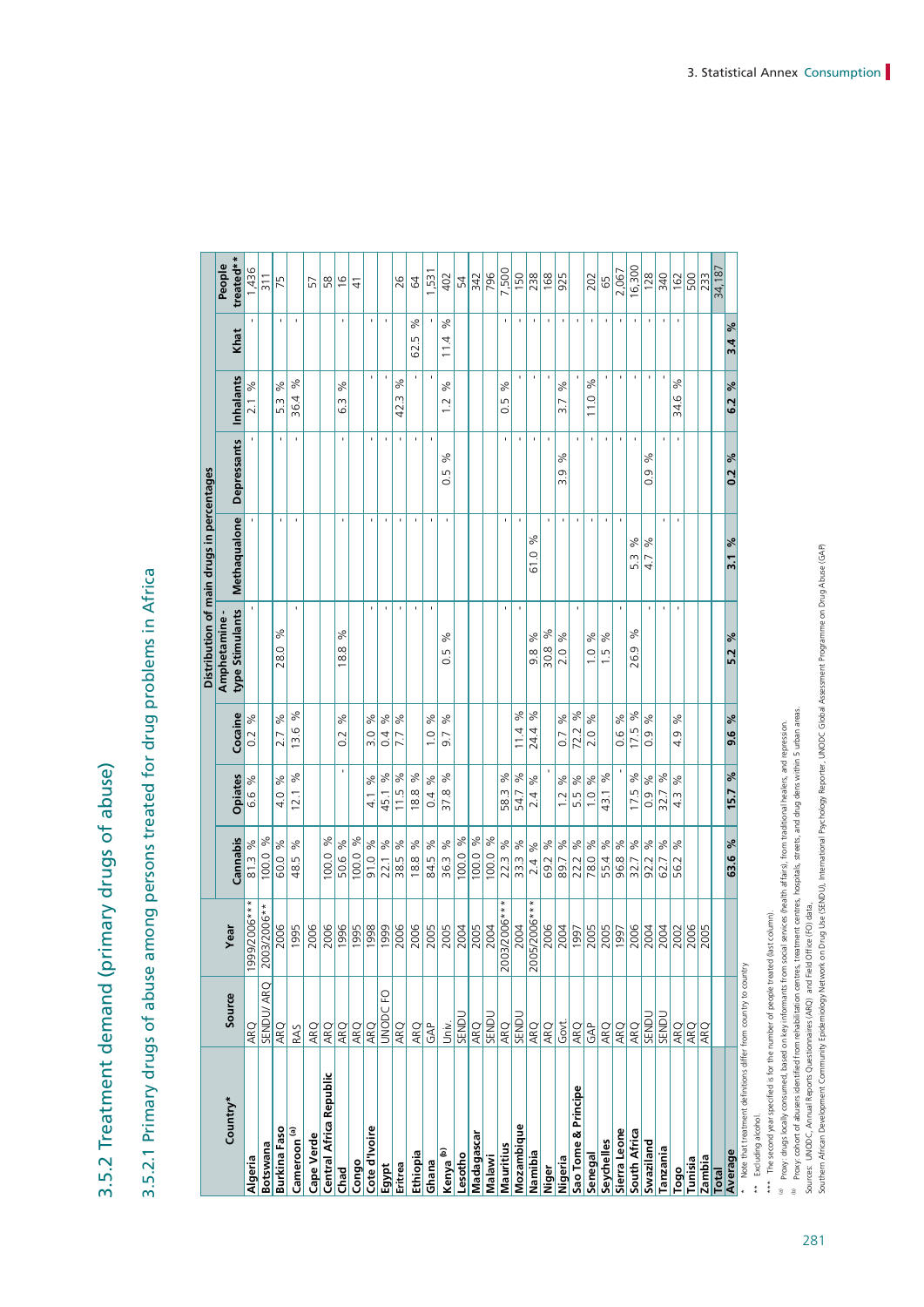| <br> <br> <br> <br>                                      |
|----------------------------------------------------------|
|                                                          |
|                                                          |
| <b>CONSIGNATION</b>                                      |
|                                                          |
|                                                          |
| かんしょう うらいこう こうこうこう うりことり しょうしょう しろこう                     |
|                                                          |
|                                                          |
|                                                          |
|                                                          |
|                                                          |
| ו<br>ו<br>֚֚֚֚֚֚֚֚֚֚֚֝֝֝֝֝֝֝֝<br>֧֪֪֪֪֪֝֝֝֝֝֝֟<br>l<br>( |

|                              |                  |              |          |                       |                    |               |        | Distribution of main drug in percentages |              |         |                         |               |                |
|------------------------------|------------------|--------------|----------|-----------------------|--------------------|---------------|--------|------------------------------------------|--------------|---------|-------------------------|---------------|----------------|
|                              |                  |              |          |                       |                    | Cocaine Group |        |                                          | ATS Group    |         |                         |               |                |
| Country*                     | Source           | Year         | Cannabis | Opiates               | Sum of all Cocaine | Cocaine       | Basuco | Crack                                    | Amphetamines | Ecstasy | Inhalants               | Tranquilizers | People Treated |
| Argentina                    | ARQ              | 2006/2005*** | 46.3%    | 0.8%                  | 45.0%              | 45.0%         | 7.3%   | 0.2%                                     | $0.2\%$      | $0.2\%$ | 15.3%                   | 7.6%          | 144,120        |
| <b>Bahamas</b>               | ARQ              | 2003         | 46.4%    |                       | 36.7%              | 36.7%         |        |                                          |              |         |                         |               | $\frac{1}{25}$ |
| <b>Barbados</b>              | <b>SIDUC/ARQ</b> | 1998/2003/04 | 27.8%    |                       | 72.3%              | 5.6%          |        | 66.7%                                    |              |         |                         |               | 318            |
| Bolivia                      | <b>SIDUC/ARQ</b> | ****002/8661 | 14.7%    |                       | 54.9%              | 23.1%         | 31.8%  |                                          | 1.4%         |         | 23.5%                   |               | 5,491          |
| Brazil                       | ARQ              | 2005         |          |                       |                    |               |        |                                          |              |         |                         |               | 850,000        |
| Canada                       | CCENDU           | 2001         | 24.7%    | 8.1%                  | 25.6%              | 25.6%         |        |                                          | 0.4%         |         |                         | 21.2%         | 25,908         |
| Chile                        | ARQ              | 2006         |          |                       |                    |               |        |                                          |              |         |                         |               | 7,367          |
| Colombia                     | SIDUC            | 1998         | 13.4%    |                       | 56.3%              | 28.1%         | 28.2%  |                                          | 3.6%         |         | 4.8%                    |               | n.a.           |
| Costa Rica                   | ARQ              | 2002/04***   | 30.1%    |                       | 54.3%              | 23.8%         |        | 30.5%                                    |              |         |                         |               | 13,000         |
| Dominican Republic           |                  | 2001/2006*** | 20.0%    | 3.6%                  | 76.4%              | 76.4%         |        |                                          |              |         |                         |               | 7,590          |
| Ecuador                      | $rac{1}{40}$     | 2005         | 55.9%    | 1.9%                  | 33.5%              | 33.5%         |        | 2.9%                                     | 8.0%         | $0.6\%$ | 5.8%                    |               | 2,705          |
| El Salvador                  | ARQ/Govt.        | 2004/2006*** | 13.8%    |                       | 63.8%              | 17.2%         |        | 46.6%                                    |              |         |                         |               | 8,074          |
| Grenada                      | ARQ              | 2004         | 60.0%    |                       | 40.0%              | 40.0%         |        |                                          |              |         |                         |               | 250            |
| Guatemala                    | ARQ              | 2003         | 25.0%    |                       | 75.0%              | 75.0%         |        |                                          |              |         |                         |               | 2,000          |
| Haiti                        | ARQ              | 2002         | 35.4%    | 2.1%                  | 37.5%              | 37.5%         |        |                                          |              |         |                         | 6.3%          | 5              |
| Honduras                     | <b>SIDUC/ARQ</b> | 1998/2006*** | 34.4%    |                       | 9.0%               | 3.1%          |        | 5.9%                                     |              |         | 9.0%                    |               | 7,500          |
| Jamaica                      | <b>ARQ</b>       | 2006         | 43.5%    |                       | 56.1%              | 56.1%         |        |                                          | 0.1%         |         |                         |               | $\frac{1}{2}$  |
| Mexico                       | 5 <sub>o</sub>   | 2006         | 31.3%    | 2.4%                  | 30.2%              | 30.2%         |        |                                          | 9.9%         | 1.7%    | 15.4%                   | 9.1%          | 9,346          |
| Nicaragua                    | SIDUC            | 1998         | 7.3%     |                       | 77.3%              | 14.5%         |        | 62.8%                                    |              |         | 12.7%                   |               | n.a.           |
| Panama                       | <b>SIDUC/ARQ</b> | 1998/2001*** | 5.1%     |                       | 49.4%              | 48.9%         | 0.5%   |                                          |              |         | 0.5%                    |               | 5,838          |
| Peru                         | ARQ              | 2005/2006*** | 31.1%    | $0.3\%$               | 67.0%              | 67.0%         |        |                                          | $0.3\%$      |         |                         | 1.4%          | 5,612          |
| Saint Lucia                  | ARQ              | 2005         | 17.5%    |                       | 82.5%              | 82.5%         |        |                                          |              |         |                         |               | ₽              |
| St. Vincent & Grenadines     | ARQ              | 2004         | 75.3%    |                       | 24.7%              | 24.7%         |        |                                          |              |         |                         |               | 73             |
| <b>Trinidad &amp; Tobago</b> | ARQ              | 2006         | 48.8%    |                       | 51.1%              | 51.1%         |        |                                          |              |         |                         |               | 1,194          |
| Vruguay                      | SIDUC/ ARQ       | ***002/2006  | $12.2\%$ |                       | 46.4%              | 46.4%         |        |                                          | $0.6\%$      |         | 9.2%                    |               | 9,000          |
| υsΑ                          | SAMSHA           | 2006         | 50.0%    | 19.0%                 | 37.8%              | 37.8%         |        |                                          | 21.8%        |         | 10.3%                   | 15.7%         | 2,457,000      |
| Venezuela                    | <b>ARQ</b>       | 2006         | 13.1%    | 6.8%                  | 79.3%              | 20.7%         | 4.5%   | 54.1%                                    | 0.6%         | $0.2\%$ |                         |               | 6,523          |
| <b>Total</b>                 |                  |              |          |                       |                    |               |        |                                          |              |         |                         |               | 3,569,846      |
| <b>Total North America</b>   |                  |              | 35.3%    | 9.8%                  | 31.2%              |               |        |                                          | 10.7%        | 1.7%    | 12.9%                   | 15.3%         | 2,492,254      |
| <b>Total South America</b>   |                  |              | 30.8%    | $\frac{2.6\%}{1.7\%}$ | 54.0%<br>47.5%     |               |        |                                          | 1.8%         | $0.3\%$ | $\frac{10.1\%}{10.7\%}$ | $5.1\%$       | 1,077,592      |
| Unweighted average           |                  |              | 31.3%    |                       |                    |               |        |                                          | 4.3%         | 0.7%    |                         | 10.2%         |                |

Note: These drugs represent the most common drugs of impact across countries, therefore the percentages may not add up to 100% for all countries.

\* Please note that treatment definitions differ from country to country \*\* Excluding alcohol; \*\*\* The second year specified is for the number of people treated (last column).

n.a. not available

Sources: UNODC\_Annual Reports Ouestlormaires data (ARO): SIDUC\_Treatment Centres Data 1998. Drug of innact; SIDUC 1997 Report: Substance Abustan (Applies Metal Health Services Administration (SAMHSA). Treatment episode dat

Canadian Community Epidemiology Network on Drug Use (CCENDU), Morbidity Statistics 2000/2001 (separations related to illicit drug use)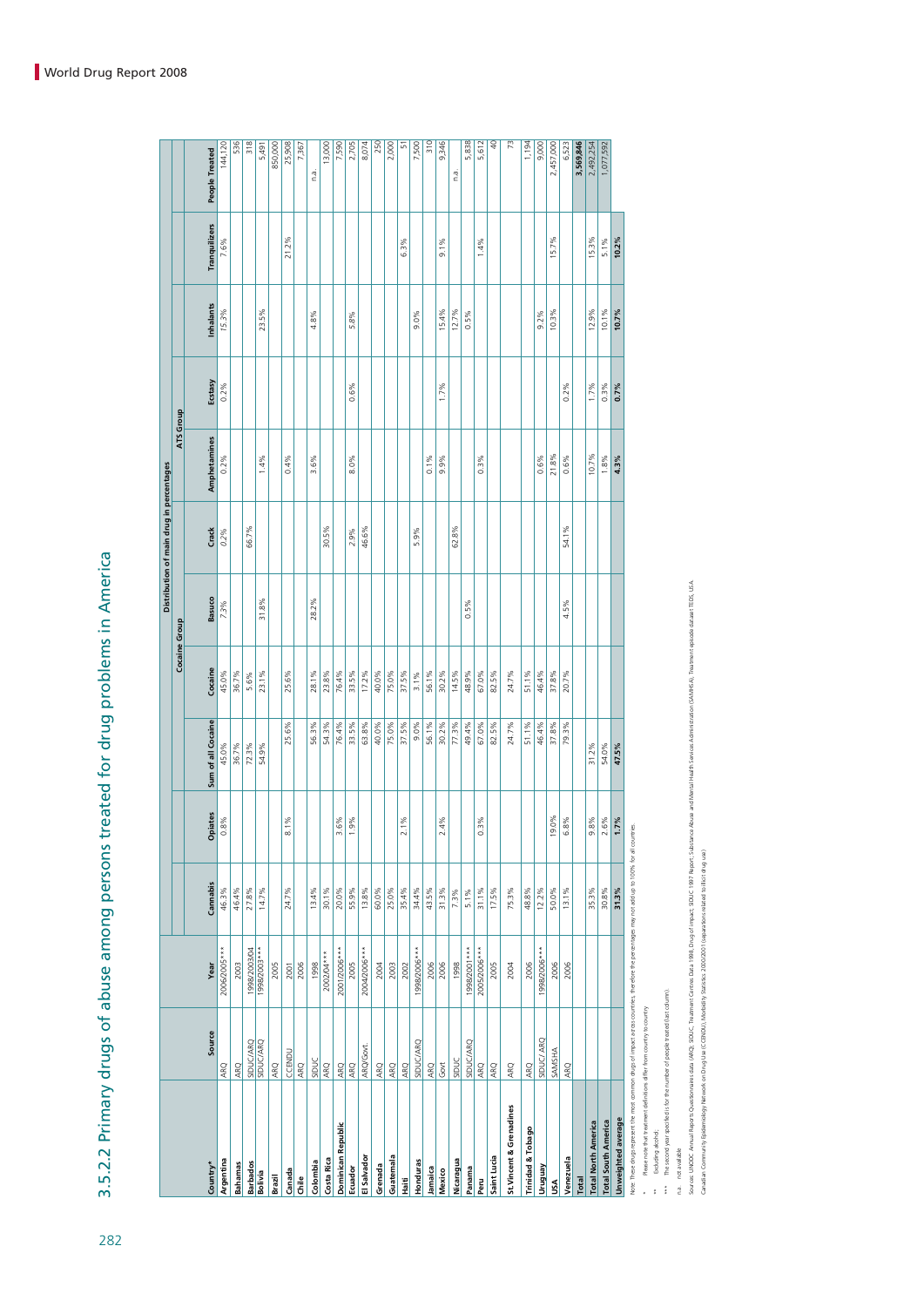3.5.2.3 Primary drugs of abuse among persons treated for drug problems in Asia 3.5.2.3 Primary drugs of abuse among persons treated for drug problems in Asia

| 2,049<br>105<br>5,148<br>126<br>148<br>2,738<br>38,238<br>1,488<br>909<br>85<br>47,903<br>908<br>666<br>1,469<br>4,000<br>164<br>1,368<br>28,720<br>1,124<br>1,124<br>358<br>900<br>4,703<br>433<br>674<br>12,232<br>22<br>6,517<br>n.a.<br>5<br>680<br>44,264<br>449,700<br>9,695<br>81,802<br>33,990<br>12,000<br>1,072<br>105,151<br>3,777<br>People treated**<br>٠<br>$\,$<br>٠<br>$\,$<br>٠<br>٠<br>$\,$<br>$\,$<br>٠<br>$\,$<br>٠<br>×<br>٠<br>$0.3\%$<br>J.<br>33.0%<br>6.0%<br>1.5%<br>4.1%<br>7.2%<br>4.9%<br>5%<br>0.6%<br>1.9%<br>3.3%<br>4.1%<br>ö<br>Sedatives<br>$\,$<br>$\mathbf{r}$<br>$\,$<br>$\,$<br>$\,$<br>$\,$<br>$\,$<br>$\,$<br>$\,$<br>$\,$<br>$\,$<br>٠<br>17.9%<br>0.7%<br>5.7%<br>0.9%<br>2.5%<br>5.0%<br>$-9%$<br>2.0%<br>3.9%<br>10.6%<br>10.2%<br>.8%<br>Õ<br>27.<br>Inhalants<br>6%<br>$\,$<br>$\,$<br>٠<br>$\,$<br>$\,$<br>٠<br>6.2%<br>$0.2\%$<br>2.6%<br>1.2%<br>1.3%<br>0.3%<br>8.8%<br>0.6%<br>$0.6\%$<br>Amphetamine-type stimulants<br><b>Ecstas</b><br>$\,$<br>$\,$<br>0.1%<br>98.2%<br>0.6%<br>3.9%<br>$0.2\%$<br>1.8%<br>55.8%<br>45.2%<br>36.0%<br>77.0%<br>0.5%<br>12.8%<br>11.8%<br>61.5%<br>1.7%<br>81.1%<br>41.3%<br>$9.0\%$<br>76.0%<br>2.0%<br>18.4%<br>29.0%<br>Amphetamines<br>ł.<br>×<br>$\,$<br>$\,$<br>$\,$<br>$\,$<br>$\,$<br>ł<br>٠<br>$\,$<br>$\,$<br>٠<br>٠<br>٠<br>ı<br>0.1%<br>3.6%<br>4.0%<br>1.0%<br>0.9%<br>0.0%<br>0.4%<br>$.5\%$<br>.5%<br>Cocaine<br>100.0%<br>61.3%<br>0.6%<br>74.6%<br>56.0%<br>5.0%<br>57.0%<br>84.8%<br>68.3%<br>87.0%<br>71.4%<br>86.3%<br>87.2%<br>100.0%<br>49.0%<br>$0.3\%$<br>25.4%<br>15.1%<br>45.5%<br>90.8%<br>98.0%<br>63.3%<br>98.5%<br>75.0%<br>91.0%<br>90.0%<br>72.5%<br>97.2%<br>91.6%<br>21.4%<br>58.9%<br>8.1%<br>94.9%<br>93.8%<br>99.2%<br>6.0%<br>78.8%<br>Opiates<br>t<br>ł,<br>×<br>$\mathbf{r}$<br>$\,$<br>t<br>%c<br>15.5%<br>×<br>$\frac{20.0\%}{56.0\%}$<br>33.0%<br>32.0%<br>÷,<br>$1\%$<br>13.0%<br>28.6%<br>$-5%$<br>9.0%<br>1.8%<br>$\frac{0.7\%}{2.5\%}$<br>9%<br>2.4%<br>$1.9\%$<br>5.4%<br>%c<br>10 <sub>6</sub><br>$\%$<br>10.8%<br>15.9%<br>ें<br>16.8%<br>$\frac{56}{16}$<br>ઁ<br>20.C<br>$\frac{1}{4}$<br>15.4<br>37.0<br>24.7<br>$\frac{1}{2}$<br>G<br>11.5<br>$\overline{5}$<br>`o<br>Cannabis<br>Note: This table does not include "other drugs", therefore the percentages will not add up to 100%<br>1997/2006 ***<br>2000/2004***<br>2005/2006***<br>2005/2006***<br>2004/2006***<br>2004/2006***<br>1994/2006***<br>2004/2005***<br>2004/2006***<br>2004/2006***<br>2003/2004***<br>2001/2006***<br>2004/2005<br>2006<br>2006<br>2005<br>2006<br>2006<br>2006<br>2006<br>2005<br>2006<br>2003<br>1998<br>2006<br>2003<br>2005<br>2006<br>2006<br>2004<br>2006<br>2006<br>2004<br>2001<br>2004<br>2005<br>2001<br>2002<br>2004<br>2001<br>1999<br>Year<br>UNODC FO (DAINAP)/ARQ<br>UNODC FO (DAINAP)<br>Taiwan, Province of Chin NBCD Taiwan Health<br><b>AMCEWG/DAINAP</b><br>ARQ / UNODC est.<br>ARQ/UNODC Est<br>Source<br>UNODC DAINAP<br>UNODC DAINAP<br>ARQ/AMCEWG<br>AMCEWG/ARQ<br>UNODC FO<br>Govt/ARQ<br>Govt<br>Govt<br>ARQ<br>ARQ<br>ARQ<br>ARQ<br>ARQ<br>ARQ<br>ARQ<br>ARQ<br>ARQ<br>ARQ<br>ARQ<br>ARQ<br><b>ARQ</b><br>ARQ<br>ARQ<br>ARQ<br>ARQ<br>ARQ<br>ARQ<br>ARQ<br>ARQ<br>ARQ<br><b>ARQ</b><br>ARQ<br>ARQ<br>ARQ<br>ARQ<br><b>United Arab Emirates</b><br>Macao, SAR of China<br>Hong Kong, SAR of<br>Lao PDR, Vientiane<br>Brunei Darussalam<br>Republic of Korea<br>Country'<br>Turkmenistan<br>Saudi Arabia<br>Afghanistan<br>Bangladesh<br>Kazakhstan<br>Kyrgyzstan<br>Uzbekistan<br>Azerbaijan<br>Singapore<br>Indonesia<br>Tajikistan<br>Mongolia<br>Viet Nam<br>Myanmar<br>Malaysia<br>Maldives<br>Armenia<br>Thailand<br>Lebanon<br>Pakistan<br>Bahrain<br>Nepal<br>Israel<br>Total<br>lian |  |  |  | Distribution of main drug in percentages |  |  |
|------------------------------------------------------------------------------------------------------------------------------------------------------------------------------------------------------------------------------------------------------------------------------------------------------------------------------------------------------------------------------------------------------------------------------------------------------------------------------------------------------------------------------------------------------------------------------------------------------------------------------------------------------------------------------------------------------------------------------------------------------------------------------------------------------------------------------------------------------------------------------------------------------------------------------------------------------------------------------------------------------------------------------------------------------------------------------------------------------------------------------------------------------------------------------------------------------------------------------------------------------------------------------------------------------------------------------------------------------------------------------------------------------------------------------------------------------------------------------------------------------------------------------------------------------------------------------------------------------------------------------------------------------------------------------------------------------------------------------------------------------------------------------------------------------------------------------------------------------------------------------------------------------------------------------------------------------------------------------------------------------------------------------------------------------------------------------------------------------------------------------------------------------------------------------------------------------------------------------------------------------------------------------------------------------------------------------------------------------------------------------------------------------------------------------------------------------------------------------------------------------------------------------------------------------------------------------------------------------------------------------------------------------------------------------------------------------------------------------------------------------------------------------------------------------------------------------------------------------------------------------------------------------------------------------------------------------------------------------------------------------------------------------------------------------------------------------------------------------------------------------------------------------------------------------------------------------------------------------------------------------------------------------------------------------------------------------------------------------------------------------------------------------------------------------------------------------------------------------------------------------------------------------------------------------------------------------------------------------------------------------------------------------------------------------------------------------------------------------------------------------|--|--|--|------------------------------------------|--|--|
|                                                                                                                                                                                                                                                                                                                                                                                                                                                                                                                                                                                                                                                                                                                                                                                                                                                                                                                                                                                                                                                                                                                                                                                                                                                                                                                                                                                                                                                                                                                                                                                                                                                                                                                                                                                                                                                                                                                                                                                                                                                                                                                                                                                                                                                                                                                                                                                                                                                                                                                                                                                                                                                                                                                                                                                                                                                                                                                                                                                                                                                                                                                                                                                                                                                                                                                                                                                                                                                                                                                                                                                                                                                                                                                                                      |  |  |  |                                          |  |  |
|                                                                                                                                                                                                                                                                                                                                                                                                                                                                                                                                                                                                                                                                                                                                                                                                                                                                                                                                                                                                                                                                                                                                                                                                                                                                                                                                                                                                                                                                                                                                                                                                                                                                                                                                                                                                                                                                                                                                                                                                                                                                                                                                                                                                                                                                                                                                                                                                                                                                                                                                                                                                                                                                                                                                                                                                                                                                                                                                                                                                                                                                                                                                                                                                                                                                                                                                                                                                                                                                                                                                                                                                                                                                                                                                                      |  |  |  |                                          |  |  |
|                                                                                                                                                                                                                                                                                                                                                                                                                                                                                                                                                                                                                                                                                                                                                                                                                                                                                                                                                                                                                                                                                                                                                                                                                                                                                                                                                                                                                                                                                                                                                                                                                                                                                                                                                                                                                                                                                                                                                                                                                                                                                                                                                                                                                                                                                                                                                                                                                                                                                                                                                                                                                                                                                                                                                                                                                                                                                                                                                                                                                                                                                                                                                                                                                                                                                                                                                                                                                                                                                                                                                                                                                                                                                                                                                      |  |  |  |                                          |  |  |
|                                                                                                                                                                                                                                                                                                                                                                                                                                                                                                                                                                                                                                                                                                                                                                                                                                                                                                                                                                                                                                                                                                                                                                                                                                                                                                                                                                                                                                                                                                                                                                                                                                                                                                                                                                                                                                                                                                                                                                                                                                                                                                                                                                                                                                                                                                                                                                                                                                                                                                                                                                                                                                                                                                                                                                                                                                                                                                                                                                                                                                                                                                                                                                                                                                                                                                                                                                                                                                                                                                                                                                                                                                                                                                                                                      |  |  |  |                                          |  |  |
|                                                                                                                                                                                                                                                                                                                                                                                                                                                                                                                                                                                                                                                                                                                                                                                                                                                                                                                                                                                                                                                                                                                                                                                                                                                                                                                                                                                                                                                                                                                                                                                                                                                                                                                                                                                                                                                                                                                                                                                                                                                                                                                                                                                                                                                                                                                                                                                                                                                                                                                                                                                                                                                                                                                                                                                                                                                                                                                                                                                                                                                                                                                                                                                                                                                                                                                                                                                                                                                                                                                                                                                                                                                                                                                                                      |  |  |  |                                          |  |  |
| Average (unweighted)<br>Philippines<br>Sri Lanka<br>Kuwait<br>Jordan<br>China<br>Oman<br>Japan<br>China<br>Qatar<br>Syria<br>hdia                                                                                                                                                                                                                                                                                                                                                                                                                                                                                                                                                                                                                                                                                                                                                                                                                                                                                                                                                                                                                                                                                                                                                                                                                                                                                                                                                                                                                                                                                                                                                                                                                                                                                                                                                                                                                                                                                                                                                                                                                                                                                                                                                                                                                                                                                                                                                                                                                                                                                                                                                                                                                                                                                                                                                                                                                                                                                                                                                                                                                                                                                                                                                                                                                                                                                                                                                                                                                                                                                                                                                                                                                    |  |  |  |                                          |  |  |
|                                                                                                                                                                                                                                                                                                                                                                                                                                                                                                                                                                                                                                                                                                                                                                                                                                                                                                                                                                                                                                                                                                                                                                                                                                                                                                                                                                                                                                                                                                                                                                                                                                                                                                                                                                                                                                                                                                                                                                                                                                                                                                                                                                                                                                                                                                                                                                                                                                                                                                                                                                                                                                                                                                                                                                                                                                                                                                                                                                                                                                                                                                                                                                                                                                                                                                                                                                                                                                                                                                                                                                                                                                                                                                                                                      |  |  |  |                                          |  |  |
|                                                                                                                                                                                                                                                                                                                                                                                                                                                                                                                                                                                                                                                                                                                                                                                                                                                                                                                                                                                                                                                                                                                                                                                                                                                                                                                                                                                                                                                                                                                                                                                                                                                                                                                                                                                                                                                                                                                                                                                                                                                                                                                                                                                                                                                                                                                                                                                                                                                                                                                                                                                                                                                                                                                                                                                                                                                                                                                                                                                                                                                                                                                                                                                                                                                                                                                                                                                                                                                                                                                                                                                                                                                                                                                                                      |  |  |  |                                          |  |  |
|                                                                                                                                                                                                                                                                                                                                                                                                                                                                                                                                                                                                                                                                                                                                                                                                                                                                                                                                                                                                                                                                                                                                                                                                                                                                                                                                                                                                                                                                                                                                                                                                                                                                                                                                                                                                                                                                                                                                                                                                                                                                                                                                                                                                                                                                                                                                                                                                                                                                                                                                                                                                                                                                                                                                                                                                                                                                                                                                                                                                                                                                                                                                                                                                                                                                                                                                                                                                                                                                                                                                                                                                                                                                                                                                                      |  |  |  |                                          |  |  |
|                                                                                                                                                                                                                                                                                                                                                                                                                                                                                                                                                                                                                                                                                                                                                                                                                                                                                                                                                                                                                                                                                                                                                                                                                                                                                                                                                                                                                                                                                                                                                                                                                                                                                                                                                                                                                                                                                                                                                                                                                                                                                                                                                                                                                                                                                                                                                                                                                                                                                                                                                                                                                                                                                                                                                                                                                                                                                                                                                                                                                                                                                                                                                                                                                                                                                                                                                                                                                                                                                                                                                                                                                                                                                                                                                      |  |  |  |                                          |  |  |
|                                                                                                                                                                                                                                                                                                                                                                                                                                                                                                                                                                                                                                                                                                                                                                                                                                                                                                                                                                                                                                                                                                                                                                                                                                                                                                                                                                                                                                                                                                                                                                                                                                                                                                                                                                                                                                                                                                                                                                                                                                                                                                                                                                                                                                                                                                                                                                                                                                                                                                                                                                                                                                                                                                                                                                                                                                                                                                                                                                                                                                                                                                                                                                                                                                                                                                                                                                                                                                                                                                                                                                                                                                                                                                                                                      |  |  |  |                                          |  |  |
|                                                                                                                                                                                                                                                                                                                                                                                                                                                                                                                                                                                                                                                                                                                                                                                                                                                                                                                                                                                                                                                                                                                                                                                                                                                                                                                                                                                                                                                                                                                                                                                                                                                                                                                                                                                                                                                                                                                                                                                                                                                                                                                                                                                                                                                                                                                                                                                                                                                                                                                                                                                                                                                                                                                                                                                                                                                                                                                                                                                                                                                                                                                                                                                                                                                                                                                                                                                                                                                                                                                                                                                                                                                                                                                                                      |  |  |  |                                          |  |  |
|                                                                                                                                                                                                                                                                                                                                                                                                                                                                                                                                                                                                                                                                                                                                                                                                                                                                                                                                                                                                                                                                                                                                                                                                                                                                                                                                                                                                                                                                                                                                                                                                                                                                                                                                                                                                                                                                                                                                                                                                                                                                                                                                                                                                                                                                                                                                                                                                                                                                                                                                                                                                                                                                                                                                                                                                                                                                                                                                                                                                                                                                                                                                                                                                                                                                                                                                                                                                                                                                                                                                                                                                                                                                                                                                                      |  |  |  |                                          |  |  |
|                                                                                                                                                                                                                                                                                                                                                                                                                                                                                                                                                                                                                                                                                                                                                                                                                                                                                                                                                                                                                                                                                                                                                                                                                                                                                                                                                                                                                                                                                                                                                                                                                                                                                                                                                                                                                                                                                                                                                                                                                                                                                                                                                                                                                                                                                                                                                                                                                                                                                                                                                                                                                                                                                                                                                                                                                                                                                                                                                                                                                                                                                                                                                                                                                                                                                                                                                                                                                                                                                                                                                                                                                                                                                                                                                      |  |  |  |                                          |  |  |
|                                                                                                                                                                                                                                                                                                                                                                                                                                                                                                                                                                                                                                                                                                                                                                                                                                                                                                                                                                                                                                                                                                                                                                                                                                                                                                                                                                                                                                                                                                                                                                                                                                                                                                                                                                                                                                                                                                                                                                                                                                                                                                                                                                                                                                                                                                                                                                                                                                                                                                                                                                                                                                                                                                                                                                                                                                                                                                                                                                                                                                                                                                                                                                                                                                                                                                                                                                                                                                                                                                                                                                                                                                                                                                                                                      |  |  |  |                                          |  |  |
|                                                                                                                                                                                                                                                                                                                                                                                                                                                                                                                                                                                                                                                                                                                                                                                                                                                                                                                                                                                                                                                                                                                                                                                                                                                                                                                                                                                                                                                                                                                                                                                                                                                                                                                                                                                                                                                                                                                                                                                                                                                                                                                                                                                                                                                                                                                                                                                                                                                                                                                                                                                                                                                                                                                                                                                                                                                                                                                                                                                                                                                                                                                                                                                                                                                                                                                                                                                                                                                                                                                                                                                                                                                                                                                                                      |  |  |  |                                          |  |  |
|                                                                                                                                                                                                                                                                                                                                                                                                                                                                                                                                                                                                                                                                                                                                                                                                                                                                                                                                                                                                                                                                                                                                                                                                                                                                                                                                                                                                                                                                                                                                                                                                                                                                                                                                                                                                                                                                                                                                                                                                                                                                                                                                                                                                                                                                                                                                                                                                                                                                                                                                                                                                                                                                                                                                                                                                                                                                                                                                                                                                                                                                                                                                                                                                                                                                                                                                                                                                                                                                                                                                                                                                                                                                                                                                                      |  |  |  |                                          |  |  |
|                                                                                                                                                                                                                                                                                                                                                                                                                                                                                                                                                                                                                                                                                                                                                                                                                                                                                                                                                                                                                                                                                                                                                                                                                                                                                                                                                                                                                                                                                                                                                                                                                                                                                                                                                                                                                                                                                                                                                                                                                                                                                                                                                                                                                                                                                                                                                                                                                                                                                                                                                                                                                                                                                                                                                                                                                                                                                                                                                                                                                                                                                                                                                                                                                                                                                                                                                                                                                                                                                                                                                                                                                                                                                                                                                      |  |  |  |                                          |  |  |
|                                                                                                                                                                                                                                                                                                                                                                                                                                                                                                                                                                                                                                                                                                                                                                                                                                                                                                                                                                                                                                                                                                                                                                                                                                                                                                                                                                                                                                                                                                                                                                                                                                                                                                                                                                                                                                                                                                                                                                                                                                                                                                                                                                                                                                                                                                                                                                                                                                                                                                                                                                                                                                                                                                                                                                                                                                                                                                                                                                                                                                                                                                                                                                                                                                                                                                                                                                                                                                                                                                                                                                                                                                                                                                                                                      |  |  |  |                                          |  |  |
|                                                                                                                                                                                                                                                                                                                                                                                                                                                                                                                                                                                                                                                                                                                                                                                                                                                                                                                                                                                                                                                                                                                                                                                                                                                                                                                                                                                                                                                                                                                                                                                                                                                                                                                                                                                                                                                                                                                                                                                                                                                                                                                                                                                                                                                                                                                                                                                                                                                                                                                                                                                                                                                                                                                                                                                                                                                                                                                                                                                                                                                                                                                                                                                                                                                                                                                                                                                                                                                                                                                                                                                                                                                                                                                                                      |  |  |  |                                          |  |  |
|                                                                                                                                                                                                                                                                                                                                                                                                                                                                                                                                                                                                                                                                                                                                                                                                                                                                                                                                                                                                                                                                                                                                                                                                                                                                                                                                                                                                                                                                                                                                                                                                                                                                                                                                                                                                                                                                                                                                                                                                                                                                                                                                                                                                                                                                                                                                                                                                                                                                                                                                                                                                                                                                                                                                                                                                                                                                                                                                                                                                                                                                                                                                                                                                                                                                                                                                                                                                                                                                                                                                                                                                                                                                                                                                                      |  |  |  |                                          |  |  |
|                                                                                                                                                                                                                                                                                                                                                                                                                                                                                                                                                                                                                                                                                                                                                                                                                                                                                                                                                                                                                                                                                                                                                                                                                                                                                                                                                                                                                                                                                                                                                                                                                                                                                                                                                                                                                                                                                                                                                                                                                                                                                                                                                                                                                                                                                                                                                                                                                                                                                                                                                                                                                                                                                                                                                                                                                                                                                                                                                                                                                                                                                                                                                                                                                                                                                                                                                                                                                                                                                                                                                                                                                                                                                                                                                      |  |  |  |                                          |  |  |
|                                                                                                                                                                                                                                                                                                                                                                                                                                                                                                                                                                                                                                                                                                                                                                                                                                                                                                                                                                                                                                                                                                                                                                                                                                                                                                                                                                                                                                                                                                                                                                                                                                                                                                                                                                                                                                                                                                                                                                                                                                                                                                                                                                                                                                                                                                                                                                                                                                                                                                                                                                                                                                                                                                                                                                                                                                                                                                                                                                                                                                                                                                                                                                                                                                                                                                                                                                                                                                                                                                                                                                                                                                                                                                                                                      |  |  |  |                                          |  |  |
|                                                                                                                                                                                                                                                                                                                                                                                                                                                                                                                                                                                                                                                                                                                                                                                                                                                                                                                                                                                                                                                                                                                                                                                                                                                                                                                                                                                                                                                                                                                                                                                                                                                                                                                                                                                                                                                                                                                                                                                                                                                                                                                                                                                                                                                                                                                                                                                                                                                                                                                                                                                                                                                                                                                                                                                                                                                                                                                                                                                                                                                                                                                                                                                                                                                                                                                                                                                                                                                                                                                                                                                                                                                                                                                                                      |  |  |  |                                          |  |  |
|                                                                                                                                                                                                                                                                                                                                                                                                                                                                                                                                                                                                                                                                                                                                                                                                                                                                                                                                                                                                                                                                                                                                                                                                                                                                                                                                                                                                                                                                                                                                                                                                                                                                                                                                                                                                                                                                                                                                                                                                                                                                                                                                                                                                                                                                                                                                                                                                                                                                                                                                                                                                                                                                                                                                                                                                                                                                                                                                                                                                                                                                                                                                                                                                                                                                                                                                                                                                                                                                                                                                                                                                                                                                                                                                                      |  |  |  |                                          |  |  |
|                                                                                                                                                                                                                                                                                                                                                                                                                                                                                                                                                                                                                                                                                                                                                                                                                                                                                                                                                                                                                                                                                                                                                                                                                                                                                                                                                                                                                                                                                                                                                                                                                                                                                                                                                                                                                                                                                                                                                                                                                                                                                                                                                                                                                                                                                                                                                                                                                                                                                                                                                                                                                                                                                                                                                                                                                                                                                                                                                                                                                                                                                                                                                                                                                                                                                                                                                                                                                                                                                                                                                                                                                                                                                                                                                      |  |  |  |                                          |  |  |
|                                                                                                                                                                                                                                                                                                                                                                                                                                                                                                                                                                                                                                                                                                                                                                                                                                                                                                                                                                                                                                                                                                                                                                                                                                                                                                                                                                                                                                                                                                                                                                                                                                                                                                                                                                                                                                                                                                                                                                                                                                                                                                                                                                                                                                                                                                                                                                                                                                                                                                                                                                                                                                                                                                                                                                                                                                                                                                                                                                                                                                                                                                                                                                                                                                                                                                                                                                                                                                                                                                                                                                                                                                                                                                                                                      |  |  |  |                                          |  |  |
|                                                                                                                                                                                                                                                                                                                                                                                                                                                                                                                                                                                                                                                                                                                                                                                                                                                                                                                                                                                                                                                                                                                                                                                                                                                                                                                                                                                                                                                                                                                                                                                                                                                                                                                                                                                                                                                                                                                                                                                                                                                                                                                                                                                                                                                                                                                                                                                                                                                                                                                                                                                                                                                                                                                                                                                                                                                                                                                                                                                                                                                                                                                                                                                                                                                                                                                                                                                                                                                                                                                                                                                                                                                                                                                                                      |  |  |  |                                          |  |  |
|                                                                                                                                                                                                                                                                                                                                                                                                                                                                                                                                                                                                                                                                                                                                                                                                                                                                                                                                                                                                                                                                                                                                                                                                                                                                                                                                                                                                                                                                                                                                                                                                                                                                                                                                                                                                                                                                                                                                                                                                                                                                                                                                                                                                                                                                                                                                                                                                                                                                                                                                                                                                                                                                                                                                                                                                                                                                                                                                                                                                                                                                                                                                                                                                                                                                                                                                                                                                                                                                                                                                                                                                                                                                                                                                                      |  |  |  |                                          |  |  |
|                                                                                                                                                                                                                                                                                                                                                                                                                                                                                                                                                                                                                                                                                                                                                                                                                                                                                                                                                                                                                                                                                                                                                                                                                                                                                                                                                                                                                                                                                                                                                                                                                                                                                                                                                                                                                                                                                                                                                                                                                                                                                                                                                                                                                                                                                                                                                                                                                                                                                                                                                                                                                                                                                                                                                                                                                                                                                                                                                                                                                                                                                                                                                                                                                                                                                                                                                                                                                                                                                                                                                                                                                                                                                                                                                      |  |  |  |                                          |  |  |
|                                                                                                                                                                                                                                                                                                                                                                                                                                                                                                                                                                                                                                                                                                                                                                                                                                                                                                                                                                                                                                                                                                                                                                                                                                                                                                                                                                                                                                                                                                                                                                                                                                                                                                                                                                                                                                                                                                                                                                                                                                                                                                                                                                                                                                                                                                                                                                                                                                                                                                                                                                                                                                                                                                                                                                                                                                                                                                                                                                                                                                                                                                                                                                                                                                                                                                                                                                                                                                                                                                                                                                                                                                                                                                                                                      |  |  |  |                                          |  |  |
|                                                                                                                                                                                                                                                                                                                                                                                                                                                                                                                                                                                                                                                                                                                                                                                                                                                                                                                                                                                                                                                                                                                                                                                                                                                                                                                                                                                                                                                                                                                                                                                                                                                                                                                                                                                                                                                                                                                                                                                                                                                                                                                                                                                                                                                                                                                                                                                                                                                                                                                                                                                                                                                                                                                                                                                                                                                                                                                                                                                                                                                                                                                                                                                                                                                                                                                                                                                                                                                                                                                                                                                                                                                                                                                                                      |  |  |  |                                          |  |  |
|                                                                                                                                                                                                                                                                                                                                                                                                                                                                                                                                                                                                                                                                                                                                                                                                                                                                                                                                                                                                                                                                                                                                                                                                                                                                                                                                                                                                                                                                                                                                                                                                                                                                                                                                                                                                                                                                                                                                                                                                                                                                                                                                                                                                                                                                                                                                                                                                                                                                                                                                                                                                                                                                                                                                                                                                                                                                                                                                                                                                                                                                                                                                                                                                                                                                                                                                                                                                                                                                                                                                                                                                                                                                                                                                                      |  |  |  |                                          |  |  |
|                                                                                                                                                                                                                                                                                                                                                                                                                                                                                                                                                                                                                                                                                                                                                                                                                                                                                                                                                                                                                                                                                                                                                                                                                                                                                                                                                                                                                                                                                                                                                                                                                                                                                                                                                                                                                                                                                                                                                                                                                                                                                                                                                                                                                                                                                                                                                                                                                                                                                                                                                                                                                                                                                                                                                                                                                                                                                                                                                                                                                                                                                                                                                                                                                                                                                                                                                                                                                                                                                                                                                                                                                                                                                                                                                      |  |  |  |                                          |  |  |
|                                                                                                                                                                                                                                                                                                                                                                                                                                                                                                                                                                                                                                                                                                                                                                                                                                                                                                                                                                                                                                                                                                                                                                                                                                                                                                                                                                                                                                                                                                                                                                                                                                                                                                                                                                                                                                                                                                                                                                                                                                                                                                                                                                                                                                                                                                                                                                                                                                                                                                                                                                                                                                                                                                                                                                                                                                                                                                                                                                                                                                                                                                                                                                                                                                                                                                                                                                                                                                                                                                                                                                                                                                                                                                                                                      |  |  |  |                                          |  |  |
|                                                                                                                                                                                                                                                                                                                                                                                                                                                                                                                                                                                                                                                                                                                                                                                                                                                                                                                                                                                                                                                                                                                                                                                                                                                                                                                                                                                                                                                                                                                                                                                                                                                                                                                                                                                                                                                                                                                                                                                                                                                                                                                                                                                                                                                                                                                                                                                                                                                                                                                                                                                                                                                                                                                                                                                                                                                                                                                                                                                                                                                                                                                                                                                                                                                                                                                                                                                                                                                                                                                                                                                                                                                                                                                                                      |  |  |  |                                          |  |  |
|                                                                                                                                                                                                                                                                                                                                                                                                                                                                                                                                                                                                                                                                                                                                                                                                                                                                                                                                                                                                                                                                                                                                                                                                                                                                                                                                                                                                                                                                                                                                                                                                                                                                                                                                                                                                                                                                                                                                                                                                                                                                                                                                                                                                                                                                                                                                                                                                                                                                                                                                                                                                                                                                                                                                                                                                                                                                                                                                                                                                                                                                                                                                                                                                                                                                                                                                                                                                                                                                                                                                                                                                                                                                                                                                                      |  |  |  |                                          |  |  |
|                                                                                                                                                                                                                                                                                                                                                                                                                                                                                                                                                                                                                                                                                                                                                                                                                                                                                                                                                                                                                                                                                                                                                                                                                                                                                                                                                                                                                                                                                                                                                                                                                                                                                                                                                                                                                                                                                                                                                                                                                                                                                                                                                                                                                                                                                                                                                                                                                                                                                                                                                                                                                                                                                                                                                                                                                                                                                                                                                                                                                                                                                                                                                                                                                                                                                                                                                                                                                                                                                                                                                                                                                                                                                                                                                      |  |  |  |                                          |  |  |
|                                                                                                                                                                                                                                                                                                                                                                                                                                                                                                                                                                                                                                                                                                                                                                                                                                                                                                                                                                                                                                                                                                                                                                                                                                                                                                                                                                                                                                                                                                                                                                                                                                                                                                                                                                                                                                                                                                                                                                                                                                                                                                                                                                                                                                                                                                                                                                                                                                                                                                                                                                                                                                                                                                                                                                                                                                                                                                                                                                                                                                                                                                                                                                                                                                                                                                                                                                                                                                                                                                                                                                                                                                                                                                                                                      |  |  |  |                                          |  |  |
|                                                                                                                                                                                                                                                                                                                                                                                                                                                                                                                                                                                                                                                                                                                                                                                                                                                                                                                                                                                                                                                                                                                                                                                                                                                                                                                                                                                                                                                                                                                                                                                                                                                                                                                                                                                                                                                                                                                                                                                                                                                                                                                                                                                                                                                                                                                                                                                                                                                                                                                                                                                                                                                                                                                                                                                                                                                                                                                                                                                                                                                                                                                                                                                                                                                                                                                                                                                                                                                                                                                                                                                                                                                                                                                                                      |  |  |  |                                          |  |  |
|                                                                                                                                                                                                                                                                                                                                                                                                                                                                                                                                                                                                                                                                                                                                                                                                                                                                                                                                                                                                                                                                                                                                                                                                                                                                                                                                                                                                                                                                                                                                                                                                                                                                                                                                                                                                                                                                                                                                                                                                                                                                                                                                                                                                                                                                                                                                                                                                                                                                                                                                                                                                                                                                                                                                                                                                                                                                                                                                                                                                                                                                                                                                                                                                                                                                                                                                                                                                                                                                                                                                                                                                                                                                                                                                                      |  |  |  |                                          |  |  |
|                                                                                                                                                                                                                                                                                                                                                                                                                                                                                                                                                                                                                                                                                                                                                                                                                                                                                                                                                                                                                                                                                                                                                                                                                                                                                                                                                                                                                                                                                                                                                                                                                                                                                                                                                                                                                                                                                                                                                                                                                                                                                                                                                                                                                                                                                                                                                                                                                                                                                                                                                                                                                                                                                                                                                                                                                                                                                                                                                                                                                                                                                                                                                                                                                                                                                                                                                                                                                                                                                                                                                                                                                                                                                                                                                      |  |  |  |                                          |  |  |
|                                                                                                                                                                                                                                                                                                                                                                                                                                                                                                                                                                                                                                                                                                                                                                                                                                                                                                                                                                                                                                                                                                                                                                                                                                                                                                                                                                                                                                                                                                                                                                                                                                                                                                                                                                                                                                                                                                                                                                                                                                                                                                                                                                                                                                                                                                                                                                                                                                                                                                                                                                                                                                                                                                                                                                                                                                                                                                                                                                                                                                                                                                                                                                                                                                                                                                                                                                                                                                                                                                                                                                                                                                                                                                                                                      |  |  |  |                                          |  |  |
|                                                                                                                                                                                                                                                                                                                                                                                                                                                                                                                                                                                                                                                                                                                                                                                                                                                                                                                                                                                                                                                                                                                                                                                                                                                                                                                                                                                                                                                                                                                                                                                                                                                                                                                                                                                                                                                                                                                                                                                                                                                                                                                                                                                                                                                                                                                                                                                                                                                                                                                                                                                                                                                                                                                                                                                                                                                                                                                                                                                                                                                                                                                                                                                                                                                                                                                                                                                                                                                                                                                                                                                                                                                                                                                                                      |  |  |  |                                          |  |  |

\*\* Excluding alcohol

\*\*\* The second year specified is for the number of people treated (last column).

Note This table does not include other throef the percentages will not add up to 100%.<br>••• Eduation according to the form county to ountry<br>••• Eduation according is for the number of people irreductions).<br>••• The second ye Sources: UNODC. Annual Reports Ouestionnaire (ARO) and Field office (FO) data; Asian Multichy Eoidemiology Work Group (AMCEWG): National Institute on Drug Abuse (USA). Community Epidemiology Work Group (CEWG): Govt. report Drug Abuse Information Network for Asia and the Pacific (DAINAP).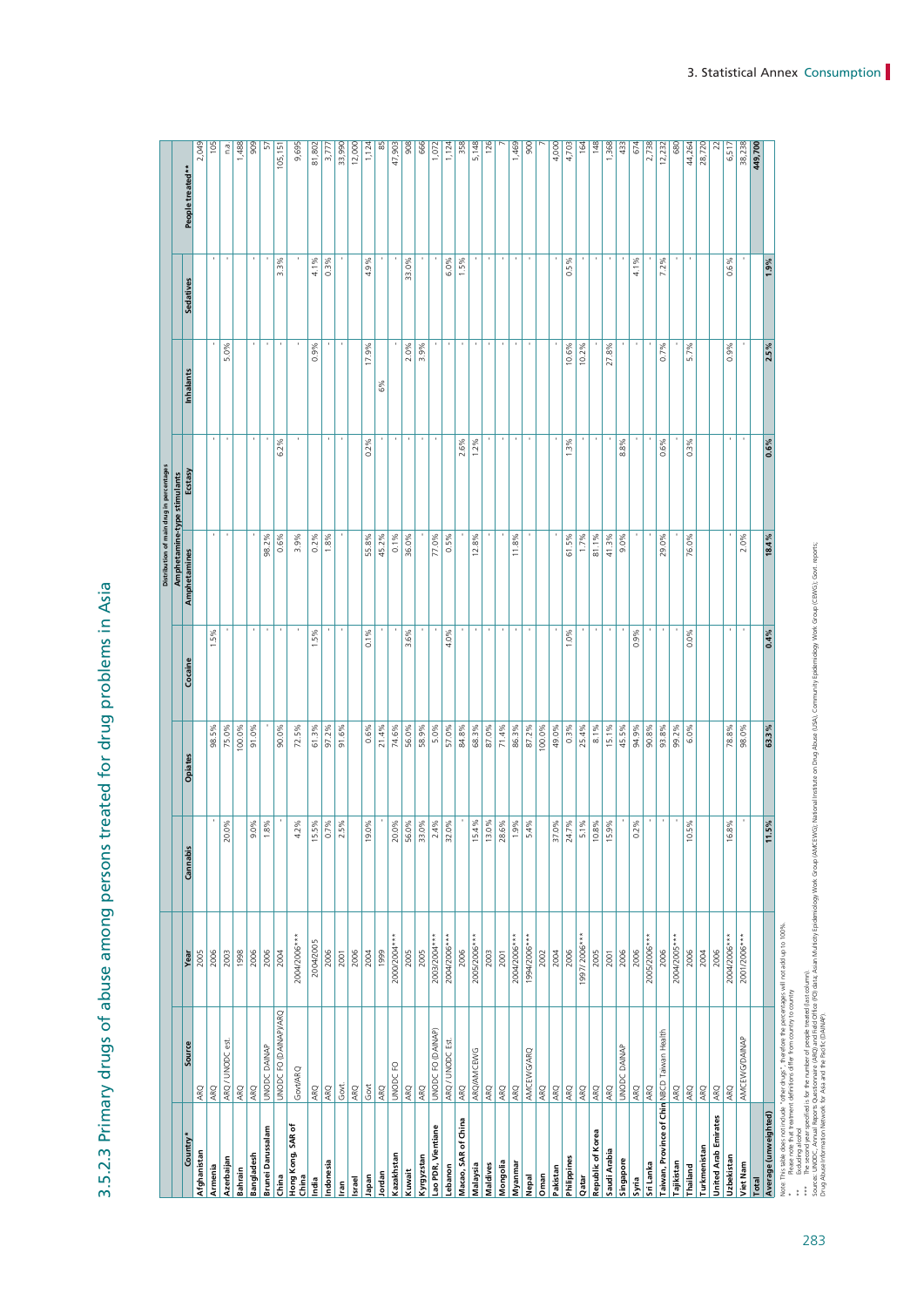3.5.2.4 Primary drugs of abuse among persons treated for drug problems in Europe 3.5.2.4 Primary drugs of abuse among persons treated for drug problems in Europe

|                                  |                                                                                                                                                                                                                                   |                               |                   |                |                        |                             | Distribution of main drug in percentages |                       |                            |                        |                  |
|----------------------------------|-----------------------------------------------------------------------------------------------------------------------------------------------------------------------------------------------------------------------------------|-------------------------------|-------------------|----------------|------------------------|-----------------------------|------------------------------------------|-----------------------|----------------------------|------------------------|------------------|
|                                  |                                                                                                                                                                                                                                   |                               |                   |                |                        | Amphetamine-type stimulants |                                          |                       |                            |                        |                  |
| Country*                         | Source                                                                                                                                                                                                                            | Year                          | Cannabis          | Opiates        | Cocaine                | Amphetamines                | Ecstasy                                  | Hallucinogens         | Hypnotics and<br>Sedatives | Inhalants/<br>Solvents | People treated** |
| Albania                          | ARQ                                                                                                                                                                                                                               | 2006                          | 7.0%              | 93.0%          |                        |                             |                                          |                       |                            |                        | 2,140            |
| Andorra                          | ARQ                                                                                                                                                                                                                               | 2006                          |                   |                |                        |                             |                                          |                       |                            |                        | 434              |
| Austria                          | EMCDDA                                                                                                                                                                                                                            | 2005                          |                   | 100.0%         |                        |                             |                                          |                       |                            |                        | 7,554            |
| <b>Belarus</b>                   | <b>UNODC</b>                                                                                                                                                                                                                      | 2004                          | 10.7%             | 65.3%          | $0.03\%$               | 3.1%                        | 1.6%                                     | 0.9%                  | 2.8%                       | 14.4%                  | 5,175            |
| Belgium                          | ARQ                                                                                                                                                                                                                               | 2004                          | 20.0%             | 44.2%          | 13.0%                  | 11.8%                       | 1.7%                                     |                       |                            |                        | 3,662            |
| Bulgaria                         | ARQ                                                                                                                                                                                                                               | 2005                          | 2.3 %             | 96.4%          | $0.3\%$                | 0.5%                        | 0.1%                                     |                       | $\%$<br>0.4                | ℅<br>$\overline{0}$ .  | 2,017            |
| Croatia                          | ARQ                                                                                                                                                                                                                               | 2006                          | 14.7 %            | 76.8%          | 1.5%                   | $2.9\%$                     | 2.4 %                                    |                       | $\%$<br>$\overline{1}$     |                        | 7,427            |
| Cyprus                           | ARQ                                                                                                                                                                                                                               | 2006                          | 25.4 %            | 56.3%          | 15.2%                  | $0.2\%$                     | 2.7 %                                    | %<br>0.2              | $\%$<br>0.4                |                        | 560              |
| Czech Republic                   | ARQ                                                                                                                                                                                                                               | 2005                          | 14.6 %            | 24.3%          | 0.2%                   | 57.4 %                      | $0.3\%$                                  |                       | %<br>E                     | ℅<br>2.2               | 8,534            |
| Denmark                          | <b>ARQ</b>                                                                                                                                                                                                                        | 2005                          | 34.2%             | 49.1%          | 6.3%                   | 7.1%                        | 0.9%                                     | 0.1%                  | $\%$<br>2.2                |                        | 5,228            |
| Estonia                          | EMCDDA                                                                                                                                                                                                                            | 2005                          |                   | 82.0%          |                        | 5.8%                        |                                          |                       |                            |                        | 1,339            |
| Finland                          | EMCDDA                                                                                                                                                                                                                            | 2005/2006***                  | 20.4%             | 39.0%          | $0.1\%$                | 30.4%                       | 0.4%                                     | 0.1%                  | %<br>8.5                   |                        | 2,935            |
| France                           | ARQ                                                                                                                                                                                                                               | 2004                          | 26.9%             | 63.5%          | 5.3%                   | $0.2\%$                     | 0.9%                                     |                       | $\%$<br>$\overline{2.1}$   |                        | 79,500           |
| Germany                          | <b>ARQ</b>                                                                                                                                                                                                                        | 2005                          | 29.7%             | 38.2%          | 15.6%                  | 8.6%                        | $5.2\%$                                  | 2.7%                  |                            |                        | 51,826           |
| Greece                           | ARQ                                                                                                                                                                                                                               | 2006                          | 7.6%              | 87.7%          | 2.6%                   |                             | 0.1%                                     |                       | $\%$<br>1.2                |                        | 4,508            |
| FYR of Macedonia                 | ARQ                                                                                                                                                                                                                               | 2005                          | $1.3\%$           | 98.7%          |                        |                             |                                          |                       |                            |                        | 902              |
| Hungary                          | ARQ                                                                                                                                                                                                                               | 2006                          | 37.7 %            | 15.0%          | 1.3%                   | 4.9%                        | ž<br>2.2                                 |                       | ℅<br>24.6                  |                        | 15,480           |
| Iceland                          | ARQ/UNODC                                                                                                                                                                                                                         | 2000/2004***                  | 26.3 %            | 0.1%           | 7.1%                   | 65.6 %                      | $0.9\%$                                  |                       |                            |                        | 1,655            |
| <b>Ireland</b>                   | ARQ                                                                                                                                                                                                                               | 2005                          | 21.6%             | 65.2%          | 9.8%                   | 0.8%                        | 2.6%                                     |                       |                            |                        | 12,263           |
| taly                             | ARQ                                                                                                                                                                                                                               | 2006                          | 9.6%              | 72.3%          | 14.0%                  | $0.2\%$                     | $0.5\%$                                  |                       | $\%$<br>0.6                |                        | 171,353          |
| Latvia                           | ARQ                                                                                                                                                                                                                               | 2006                          | $1.3\%$           | 55.8%          | $0.2\%$                | 11.8%                       |                                          |                       |                            | $\%$<br>2.7            | 587              |
| Liechtenstein                    | ARQ                                                                                                                                                                                                                               | 2006                          | 81.3 %            |                | 15.6%                  | 3.1%                        |                                          |                       |                            |                        | $\approx$        |
| Lithuania                        | ARO                                                                                                                                                                                                                               | 2005/2006****                 | 0.5 %             | 80.3%          | $0.1\%$                | ℅<br>2.5                    |                                          | ℅<br>0.2              | ℅<br>1.5                   | ℅<br>$\overline{3}$ .  | 3,213            |
| Luxembourg                       | ARQ/EMCDDA                                                                                                                                                                                                                        | 2003/2006***                  | 8.0%              | 76.0%          | 11.0%                  |                             |                                          |                       |                            |                        | 1,901            |
| Moldova<br>Malta                 | <b>UNODC/EMCDDA</b><br>ARQ/UNODC                                                                                                                                                                                                  | 2004/2006****<br>2003/2005*** | 51.8 %<br>$7.4\%$ | 83.5%<br>39.1% | 5.8%                   | $\%$<br>3.8 %<br>3.0        | $\%$<br>0.7                              |                       | $\%$<br>0.2                |                        | 2,121            |
| Netherlands                      | ARQ                                                                                                                                                                                                                               | 2005                          | 19.4%             | 45.0%          | 31.2%                  | 3.5%                        | 0.9%                                     |                       |                            |                        | 29,908<br>5,327  |
| Norway                           | Focal Point EMCDDA                                                                                                                                                                                                                | 2004                          | 14.0%             | 52.0%          | 1.0%                   | 15.0%                       | $0.1\%$                                  |                       |                            |                        | 3,003            |
| Poland                           | ARQ/UNODC                                                                                                                                                                                                                         | 2003/2005***                  | 3.0%              | 23.3%          | $0.9\%$                | $\%$<br>$\frac{9}{8}$       |                                          | ℅<br>$\frac{6}{1}$    | ℅<br>10.1                  | శ<br>2.7               | 13,320           |
| Portuga                          | ARQ/Focal Point EMCDDA                                                                                                                                                                                                            | 2004/2006***                  | 5.0%              | 63.0%          | 25.0%                  |                             |                                          |                       | %<br>$\overline{1.0}$      |                        | 32,460           |
| Romania                          | ARQ                                                                                                                                                                                                                               | 2006                          | 4.2 %             | 94.6%          | $0.2\%$                | 0.6 %                       | ৺<br>0.4                                 |                       |                            |                        | 1,364            |
| Russian Fed                      | <b>UNODC</b>                                                                                                                                                                                                                      | 2006/2004***                  | 6.0%              | 89.0%          | 0.06%                  | 1.0 %                       |                                          |                       |                            |                        | 52,460           |
| Slovakia                         | ARQ                                                                                                                                                                                                                               | 2006                          | 20.2 %            | 51.7%          |                        | 27.1 %                      | ℅<br>$\frac{0}{1}$                       |                       |                            |                        | 1,927            |
| Slovenia<br>Spain                | <b>UNODC/EMCDDA</b><br>ARQ                                                                                                                                                                                                        | 2004/2005***<br>2004          | 53.3%<br>12.7%    | 96.2%<br>42.3% | 42.4%<br>24.1%         | 1.2 %<br>0.7%               | 4.0 %<br>0.5%                            | 0.1%                  | ℅<br>1.4                   | $\%$<br>9.0            | 3,000<br>51,936  |
| Sweden                           | ARQ                                                                                                                                                                                                                               | 2005                          | 20.4%             | 27.5%          | 2.9%                   | 41.0%                       | $0.3\%$                                  |                       | $\%$<br>7.7                |                        | 6,750            |
| Switzerland                      | Govt.                                                                                                                                                                                                                             | 2003/2004                     | 14.2 %            | 43.9%          | 25.4%                  | ℅<br>$\frac{5}{2}$          | $0.8\%$                                  | ℅<br>$\frac{3}{2}$    | $\%$<br>$\frac{30}{2}$     |                        | 20,316           |
| Turkey                           | Govt.                                                                                                                                                                                                                             | 2006                          | ☆<br>37.2         | 41.8%          | 3.8%                   |                             | $3.8\%$                                  |                       | $\%$<br>2.1                | ℅<br>10.5              | 2,844            |
| United Kingdom                   | ARQ                                                                                                                                                                                                                               | 2006                          | 12.6%             | 59.6%          | 9.3%                   | 3.2%                        | $0.8\%$                                  |                       | %<br>$\overline{2.1}$      |                        | 117,783          |
| <b>Total Europe</b>              |                                                                                                                                                                                                                                   |                               |                   |                |                        |                             |                                          |                       |                            |                        | 734,744          |
| <b>Total East Europe</b>         |                                                                                                                                                                                                                                   |                               |                   |                |                        |                             |                                          |                       |                            |                        | 127,056          |
| <b>Total West Europe</b>         |                                                                                                                                                                                                                                   |                               |                   |                |                        |                             |                                          |                       |                            |                        | 607,688          |
| Average (unweighted) Europe      |                                                                                                                                                                                                                                   |                               | 19.0%             | 60.3%          | 9.1%                   | 10.5%                       | 1.4%                                     | $0.6\%$               | 3.7%                       | 5.6%                   |                  |
| Average (unweighted) East Europe |                                                                                                                                                                                                                                   |                               | 16.6%             | 66.1%          | $\frac{2.7\%}{12.9\%}$ | $\frac{9.4\%}{11.5\%}$      | 1.8%                                     | $\frac{0.6\%}{0.6\%}$ | 5.5%<br>2.5%               | 5.6%                   |                  |
| Average (unweighted) West Europe |                                                                                                                                                                                                                                   |                               | 20.8%             | 55.4%          |                        |                             | $1.2\%$                                  |                       |                            |                        |                  |
|                                  | Vote: In some countries people are being treated for more than one substance; sum of the percentages may thus exceed 100%.<br>Vote: In some countries people are definitional traditional from the substance; sum of the percenta |                               |                   |                |                        |                             |                                          |                       |                            |                        |                  |

\*\* Please note that treatment definitions differ from country to country<br>\*\* Please note that the state of the first country of the state of the state of the state of the state of the<br>\*\* The second year specified is to the \* Please note that freatment definitions differ from country to country<br>\* The Second Property of the Second Second Property of Country<br>\* \* The Second Weal Specified is for the number of people treated (ast countrie, entre